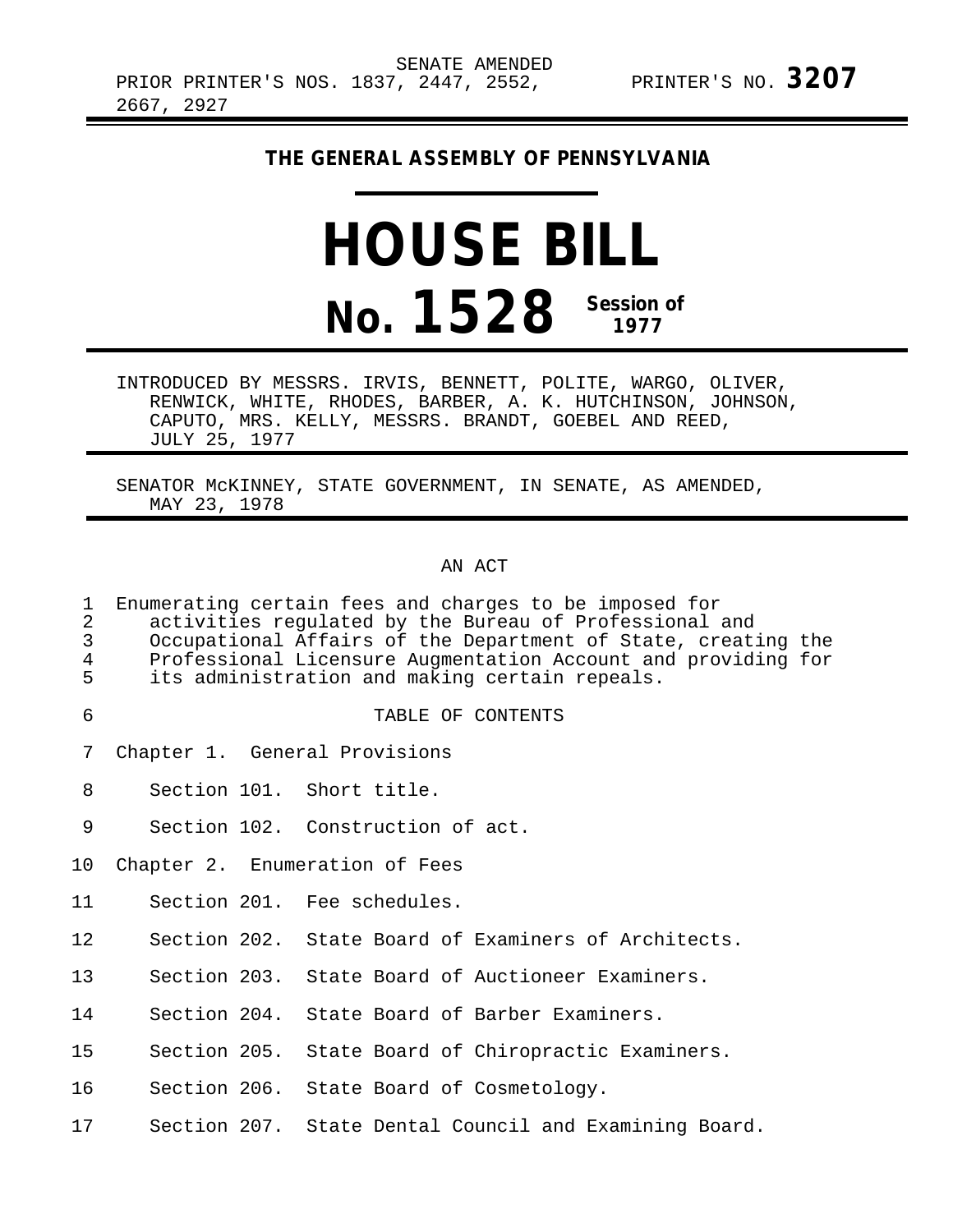| $\mathbf 1$ |              | Section 208. State Board of Funeral Directors.               |  |
|-------------|--------------|--------------------------------------------------------------|--|
| 2           |              | Section 209. State Board of Landscape Architects.            |  |
| 3           |              | Section 210. State Board of Medical Education and Licensure. |  |
| 4           |              | Section 211. State Board of Motor Vehicle Salesmen.          |  |
| 5           |              | Section 212. State Board of Nurse Examiners.                 |  |
| 6           |              | Section 213. State Board of Examiners of Nursing Home        |  |
| 7           |              | Administrators.                                              |  |
| 8           | Section 214. | State Board of Optometrical Examiners.                       |  |
| 9           |              | Section 215. State Board of Osteopathic Examiners.           |  |
| 10          | Section 216. | State Board of Pharmacy.                                     |  |
| 11          |              | Section 217. State Board of Physical Therapy Examiners.      |  |
| 12          |              | Section 218. State Board of Podiatry Examiners.              |  |
| 13          | Section 219. | State Registration Board for Professional                    |  |
| 14          |              | Engineers.                                                   |  |
| 15          | Section 220. | State Board of Examiners of Public Accountants.              |  |
| 16          |              | Section 221. State Board of Psychologist Examiners.          |  |
| 17          |              | Section 222. State Real Estate Commission.                   |  |
| 18          |              | Section 223. State Board of Veterinary Medical Examiners.    |  |
| 19          |              | Section 224. Collection.                                     |  |
| 20          |              | Section 225. Late renewal.                                   |  |
| 21          |              | Section 226. Duplicate license.                              |  |
| 22          |              | Section 227. Duplicate certificate.                          |  |
| 23          |              | Chapter 3. Disposition of Funds                              |  |
| 24          |              | Section 301. Professional Licensure Augmentation Account.    |  |
| 25          | Section 302. | Appropriations from account.                                 |  |
| 26          |              | Section 303. Budget preparation.                             |  |
| 27          |              | Section 304. Savings provision.                              |  |
| 28          |              | Section 305. Transitional provisions.                        |  |
| 29          |              | Chapter 4. Review of boards and commissions.                 |  |
| 30          |              | Section 401. Termination of boards, commissions of the       |  |

19770H1528B3207 - 2 -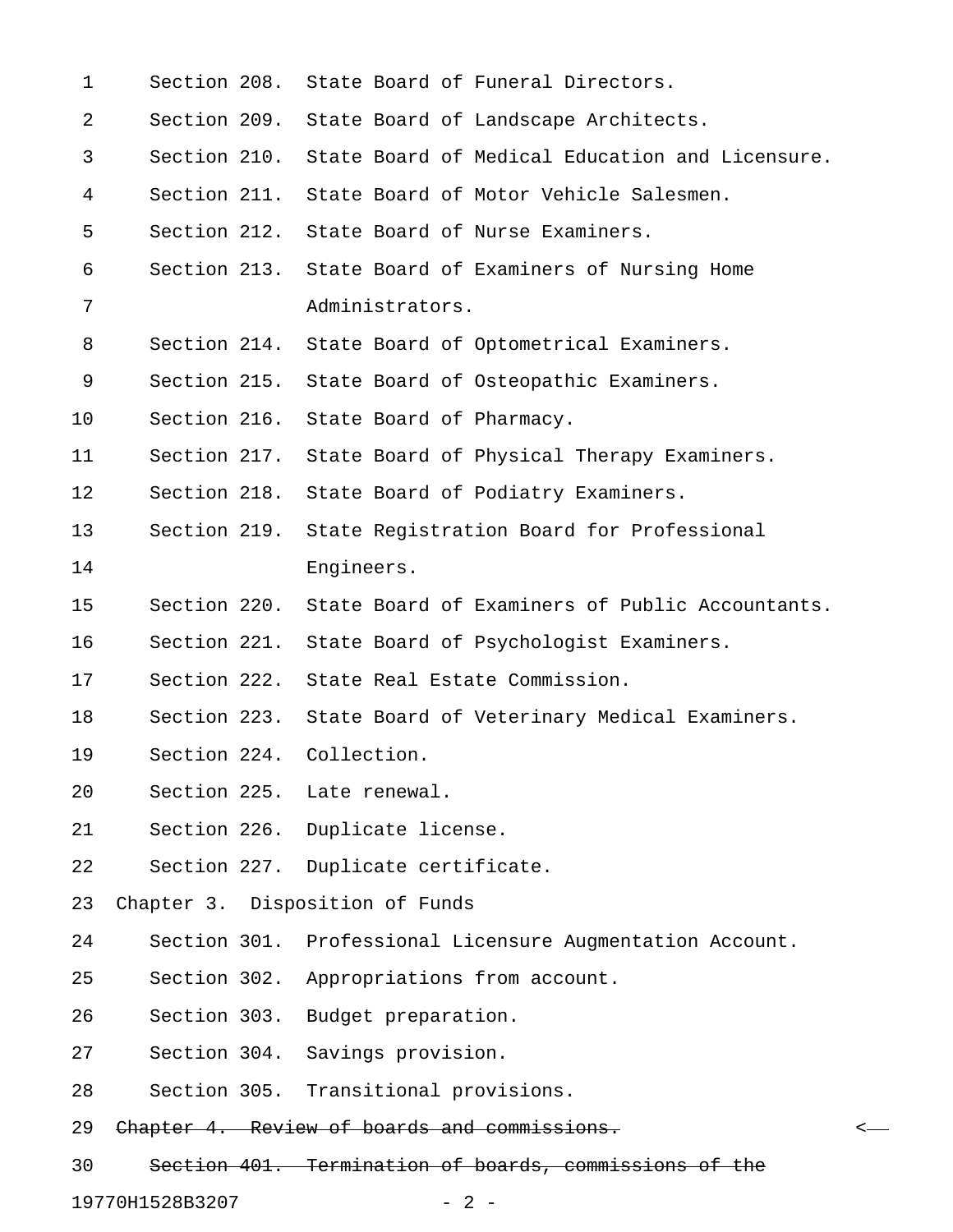| 1  | Bureau of Professional and Occupational                          |                  |
|----|------------------------------------------------------------------|------------------|
| 2  | <del>Affairs.</del>                                              |                  |
| 3  | Section 402. Terms of office for members of boards,              |                  |
| 4  | councils, commissions and agencies.                              |                  |
| 5  | Section 403. Transitional termination provisions.                |                  |
| 6  | Section 404. Continuation or reestablishment of boards,          |                  |
| 7  | councils, commissions and agencies.                              |                  |
| 8  | Chapter 5. 4. Repeals                                            | <—               |
| 9  | Section 501. 401. Specific repeals.                              |                  |
| 10 | Section 502. 402. General repeal.                                | $\longleftarrow$ |
| 11 | Chapter 6. 5. Miscellaneous Provisions                           | <—               |
| 12 | Section 601. 501. Savings clause.                                | <—               |
| 13 | Section 602. 502. Effective date.                                | <—               |
| 14 | The General Assembly of the Commonwealth of Pennsylvania         |                  |
| 15 | hereby enacts as follows:                                        |                  |
| 16 | CHAPTER 1                                                        |                  |
| 17 | GENERAL PROVISIONS                                               |                  |
| 18 | Section 101. Short title.                                        |                  |
| 19 | This act shall be known and may be cited as the "Bureau of       |                  |
| 20 | Professional and Occupational Affairs Fee Act."                  |                  |
| 21 | Section 102. Construction of act.                                |                  |
| 22 | This act contains an enumeration of certain fees charged by      |                  |
| 23 | various boards and commissions within the Bureau of Professional |                  |
| 24 | and Occupational Affairs. Some of the fees contained herein      |                  |
| 25 | represent increases or decreases from existing charges while     |                  |
| 26 | others represent the current fees in effect on the effective     |                  |
| 27 | date of this act. It is the intent of the General Assembly, and  |                  |
| 28 | this act shall be so construed, that the fees herein set forth   |                  |
| 29 | shall be those charged by the various agencies on the effective  |                  |
| 30 | date of this act. Further, the fact that a particular fee        |                  |
|    | 19770H1528B3207<br>$-3 -$                                        |                  |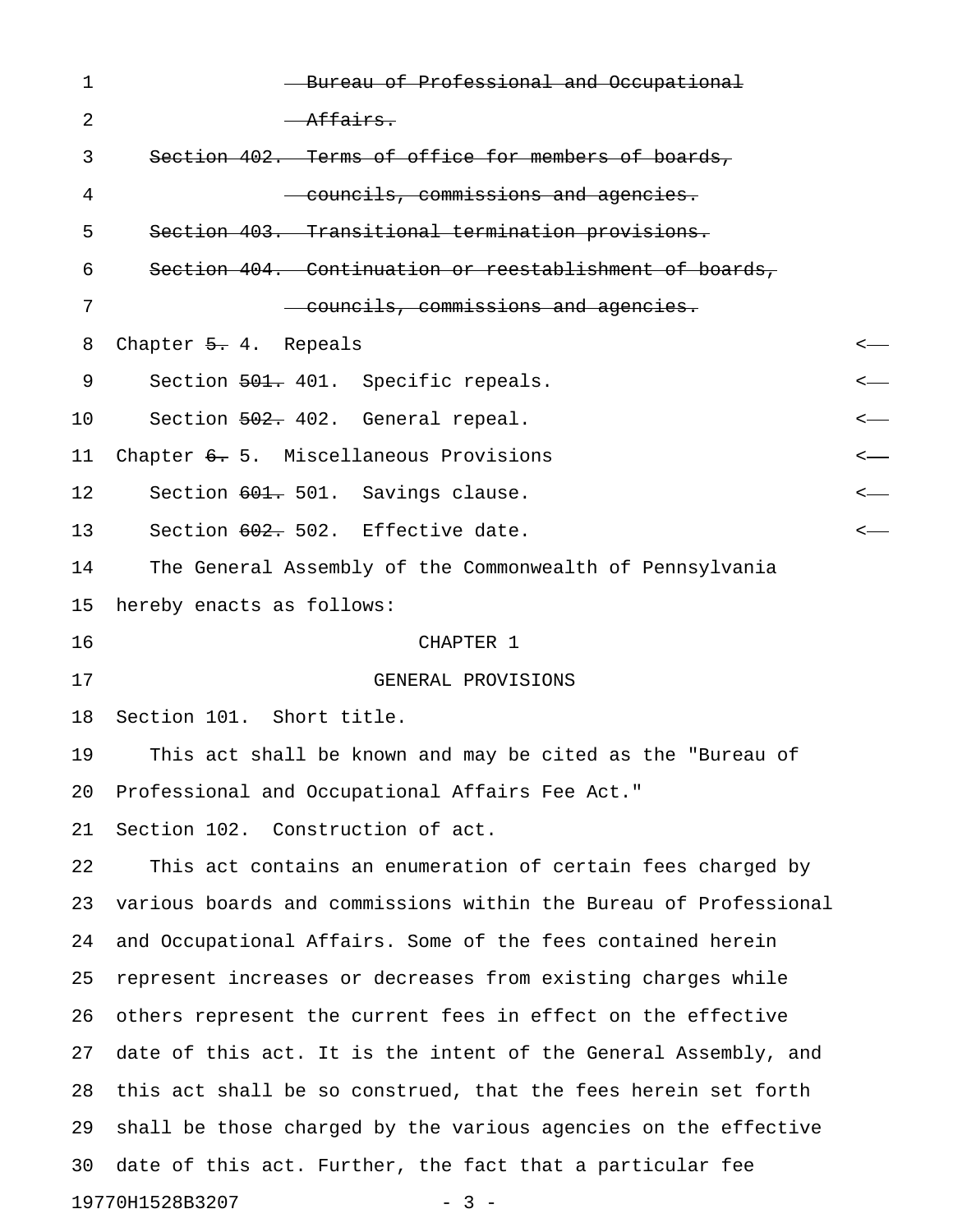| 1  |          | currently in effect is not enumerated in this act shall not      |               |
|----|----------|------------------------------------------------------------------|---------------|
| 2  |          | effect the validity of such fee.                                 |               |
| 3  |          | CHAPTER <sub>2</sub>                                             |               |
| 4  |          | ENUMERATION OF FEES                                              |               |
| 5  |          | Section 201. Fee schedules.                                      |               |
| 6  |          | The fees for the following activities regulated by the boards    |               |
| 7  |          | and commissions within the Bureau of Professional and            |               |
| 8  |          | Occupational Affairs of the Department of State shall be as      |               |
| 9  |          | specified in this chapter until such time as they are changed by |               |
| 10 |          | law or by the appropriate agency authorized to make such         |               |
| 11 | changes. |                                                                  |               |
| 12 |          | Section 202. State Board of Examiners of Architects.             |               |
| 13 |          | Activity                                                         | Fee           |
| 14 | (1)      | Examination or certificate of qualifications                     |               |
| 15 |          | and registration fee - architect                                 | \$50.00       |
| 16 | (2)      | Examination fee to change from "registered                       |               |
| 17 |          | by exemption" to "registered by examination"                     |               |
| 18 |          | - Senior Certificate National Council of                         |               |
| 19 |          | Architectural Registration Boards                                | 10.00         |
| 20 | (3)      | Biennial renewal license fee - architect                         | 25.00         |
| 21 | (4)      | Renewal of architect license within one                          |               |
| 22 |          | year of expiration                                               | 10.00         |
| 23 | (5)      | Issuance of new certificate after six month                      |               |
| 24 |          | period following revocation of certificate                       |               |
| 25 |          | of qualification to practice architecture                        | 10.00         |
| 26 |          |                                                                  | (plus costs   |
| 27 |          |                                                                  | of revocation |
| 28 |          |                                                                  | expenses of   |
| 29 |          |                                                                  | board)        |
| 30 |          | Section 203. State Board of Auctioneer Examiners.                |               |
|    |          | 19770H1528B3207<br>$-4-$                                         |               |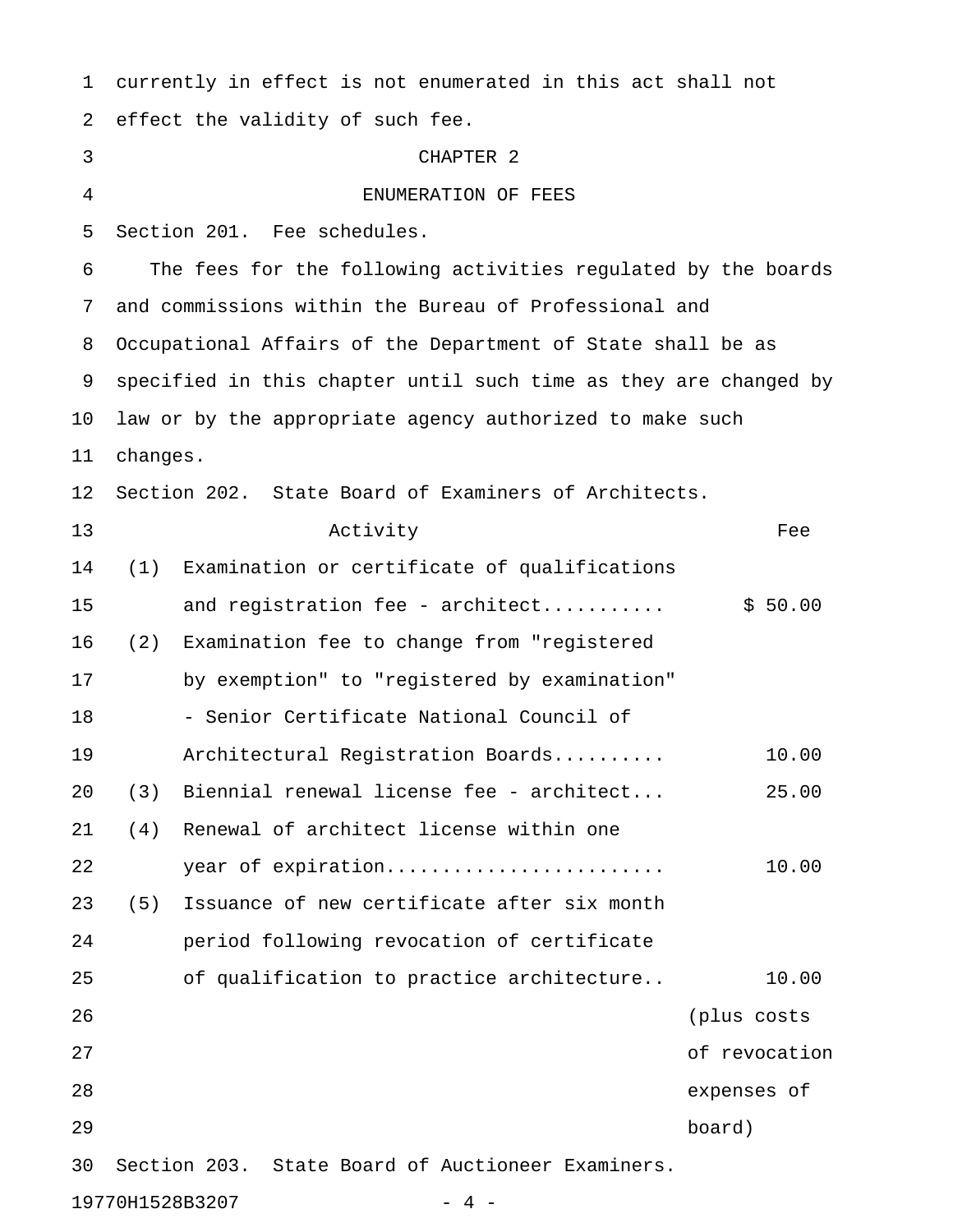| $\mathbf{1}$ |      | Activity                                      | Fee     |
|--------------|------|-----------------------------------------------|---------|
| 2            | (1)  | Examination fee for auctioneer's license      | \$25.00 |
| 3            | (2)  | Issuance of certificate of biennial regis-    |         |
| 4            |      | tration - auctioneer                          | 50.00   |
| 5            | (3)  | Examination for apprentice auctioneer's       |         |
| 6            |      |                                               | 10.00   |
| 7            | (4)  | Issuance of registration certificate -        |         |
| 8            |      | auctioneer                                    | 50.00   |
| 9            | (5)  | Apprentice auctioneer's biennial certifi-     |         |
| 10           |      |                                               | 30.00   |
| 11           | (6)  | Biennial auctioneer reregistration            | 50.00   |
| 12           | (7)  | Biennial apprentice auctioneer re-            |         |
| 13           |      | registration                                  | 30.00   |
| 14           | (8)  | Special license for special auction           | 200.00  |
| 15           | (9)  | Auctioneer license for last six months of     |         |
| 16           |      | two-year period                               | 30.00   |
| 17           | (10) | Apprentice auctioneer for last six months     |         |
| 18           |      | of two-year period                            | 30.00   |
| 19           |      | Section 204. State Board of Barber Examiners. |         |
| 20           |      | Activity                                      | Fee     |
| 21           | (1)  | Examination fee - barber                      | \$25.00 |
| 22           | (2)  | Examination fee - manager                     | 30.00   |
| 23           | (3)  | Examination fee - teacher                     | 35.00   |
| 24           | (4)  | Registration fee for teachers                 | 25.00   |
| 25           | (5)  | Biennial registration for teachers            | 25.00   |
| 26           | (6)  | Student permit                                | 5.00    |
| 27           | (7)  | Biennial renewal of barber certificate        | 5.00    |
| 28           | (8)  | Registration of barber shop                   | 10.00   |
| 29           | (9)  | Biennial renewal-barber shop                  | 10.00   |
| 30           | (10) | Registration fee-barber school                | 100.00  |
|              |      | 19770H1528B3207<br>$-5 -$                     |         |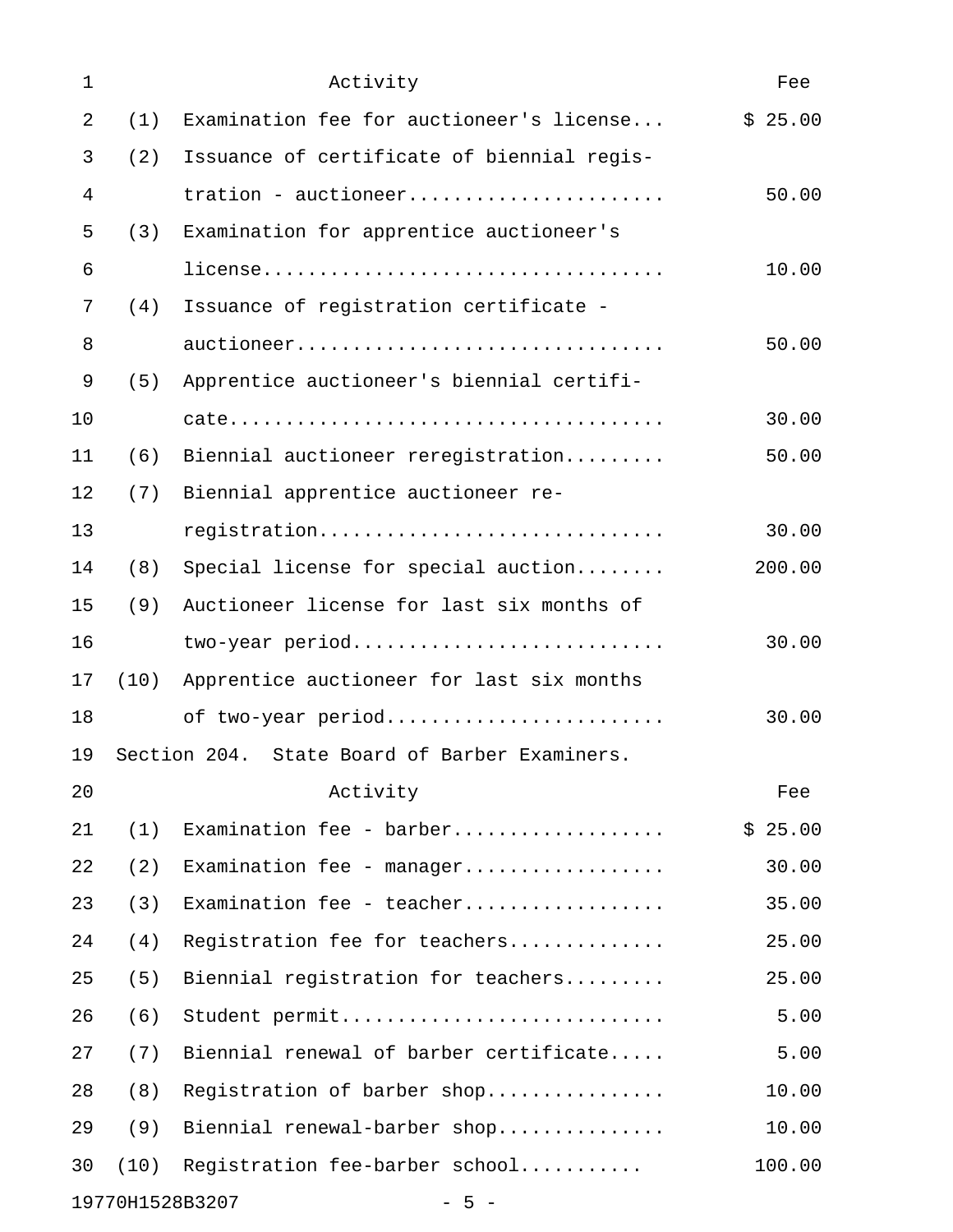| $\mathbf 1$ | (11) | Annual renewal - barber school                      | 50.00   |
|-------------|------|-----------------------------------------------------|---------|
| 2           | (12) | Registration fee - managers                         | 8.00    |
| 3           | (13) | Biennial renewal - managers                         | 8.00    |
| 4           |      | Section 205. State Board of Chiropractic Examiners. |         |
| 5           |      | Activity                                            | Fee     |
| 6           | (1)  | Standard examination fee                            | \$40.00 |
| 7           | (2)  | Limited examination fee                             | 10.00   |
| 8           | (3)  | Biennial registration fee                           | 20.00   |
| 9           | (4)  | Examination upon application of holder              |         |
| 10          |      | of National Board Certificate                       | 50.00   |
| 11          | (5)  | Restoration fee                                     | 50.00   |
| 12          | (6)  | Duplicate registration packet                       | 5.00    |
| 13          | (7)  | Certification of grades                             | 10.00   |
| 14          | (8)  | Reciprocity                                         | 50.00   |
| 15          |      | Section 206. State Board of Cosmetology.            |         |
| 16          |      | Activity                                            | Fee     |
| 17          | (1)  | License fee for beauty shop owner                   | \$25.00 |
| 18          | (2)  | License fee for managers                            | 25.00   |
| 19          | (3)  | License fee for teachers                            | 25.00   |
| 20          | (4)  | License fee for operators                           | 10.00   |
| 21          | (5)  | License fee for manicurists                         | 10.00   |
| 22          | (6)  | License fee for students                            | 5.00    |
| 23          | (7)  | License fee for apprentices                         | 5.00    |
| 24          | (8)  | License fee for school of beauty culture            | 50.00   |
| 25          | (9)  | Biennial renewal fee for shop owner                 | 25.00   |
| 26          | (10) | Biennial renewal fee for managers                   | 25.00   |
| 27          | (11) | Biennial renewal fee for teachers                   | 25.00   |
| 28          | (12) | Biennial renewal fee for operators                  | 10.00   |
| 29          | (13) | Biennial renewal fee for manicurists                | 10.00   |
| 30          | (14) | Biennial renewal fee for schools of beauty          |         |
|             |      | 19770H1528B3207<br>$-6-$                            |         |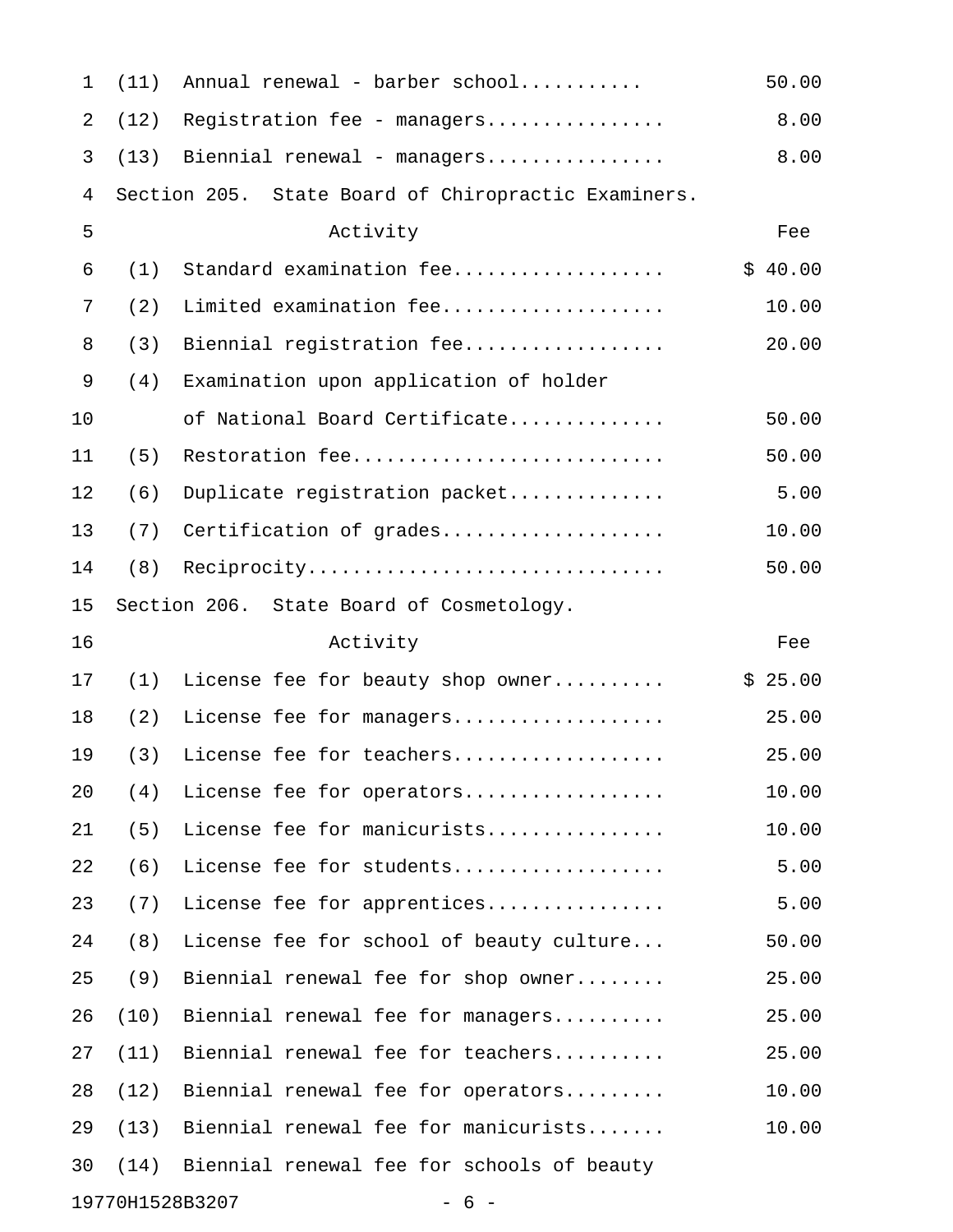| 1              |                 |                                                        | 50.00   |
|----------------|-----------------|--------------------------------------------------------|---------|
| $\overline{2}$ | (15)            | Student permit extension                               | 1.00    |
| 3              | (16)            | Examination for managers                               | 10.00   |
| 4              | (17)            | Examination for teachers                               | 10.00   |
| 5              | (18)            | Examination for operators                              | 4.00    |
| 6              | (19)            | Examination for manicurist                             | 4.00    |
| 7              | (20)            | Reciprocal license for operators                       | 25.00   |
| 8              | (21)            | Temporary permit                                       | 4.00    |
| 9              |                 | Section 207. State Dental Council and Examining Board. |         |
| 10             |                 | Activity                                               | Fee     |
| 11             | (1)             | Biennial registration fee - dentists                   | \$25.00 |
| 12             | (2)             | Biennial registration fee - dental                     |         |
| 13             |                 | hygienists                                             | 10.00   |
| 14             | (3)             | Issuance of dental license                             | 25.00   |
| 15             | (4)             | Dental license by criteria approval                    | 50.00   |
| 16             | (5)             | Late biennial registration penalty -                   |         |
| 17             |                 |                                                        | 5.00    |
| 18             | (6)             | Fee for certification of grades to other               |         |
| 19             |                 | states - dentists                                      | 5.00    |
| 20             | (7)             | Issuance of dental hygiene license                     | 25.00   |
| 21             | (8)             | Late biennial registration penalty - dental            |         |
| 22             |                 | hygienists                                             | 2.00    |
| 23             | (9)             | Certification of grades to other states -              |         |
| 24             |                 | dental hygienists                                      | 5.00    |
| 25             |                 | Section 208. State Board of Funeral Directors.         |         |
| 26             |                 | Activity                                               | Fee     |
| 27             | (1)             | Initial license - director, branch,                    |         |
| 28             |                 | corporation, estate, widow                             | \$25.00 |
| 29             | (2)             | Out of state                                           | 25.00   |
| 30             | (3)             | Biennial renewal - directors                           | 20.00   |
|                | 19770H1528B3207 | $-7-$                                                  |         |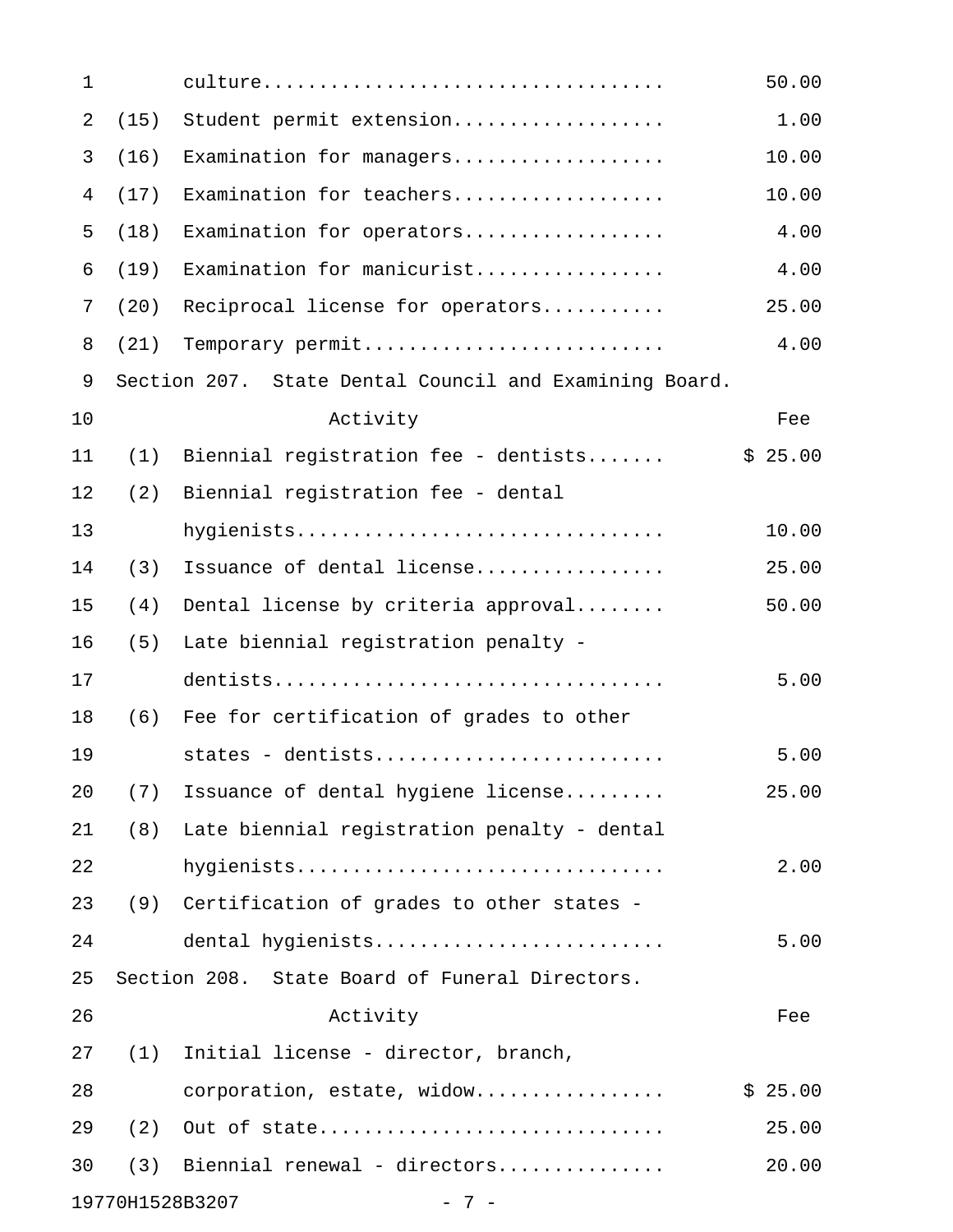| $\mathbf 1$    | (4)  | Biennial renewal - corporation, branch                       | 20.00    |
|----------------|------|--------------------------------------------------------------|----------|
| $\overline{2}$ | (5)  | Examination                                                  | 25.00    |
| 3              | (6)  | Registration, supervisor                                     | 10.00    |
| 4              | (7)  | Annual renewal, supervisor                                   | 10.00    |
| 5              | (8)  | Annual renewal, widow, estate                                | 25.00    |
| 6              | (9)  | Registration, student trainee                                | 5.00     |
| 7              | (10) | Registration, resident intern                                | 5.00     |
| 8              |      | Section 209. State Board of Landscape Architects.            |          |
| $\mathsf 9$    |      | Activity                                                     | Fee      |
| 10             | (1)  | Initial examination and licensure fee for                    |          |
| 11             |      | landscape architect                                          | \$75.00  |
| 12             | (2)  | Biennial registration landscape architect                    |          |
| 13             |      |                                                              | 75.00    |
| 14             |      | Section 210. State Board of Medical Education and Licensure. |          |
| 15             |      | Activity                                                     | Fee      |
| 16             | (1)  | Medical examination fee                                      | \$125.00 |
| 17             | (2)  | Application for graduate training                            |          |
| 18             |      | certificate                                                  | 10.00    |
| 19             | (3)  | Licensure by endorsement - medical                           | 100.00   |
| 20             | (4)  | Biennial registration - medical doctor                       | 75.00    |
| 21             | (5)  | Across the border license                                    | 50.00    |
| 22             | (6)  | Across the border biennial registration                      | 50.00    |
| 23             | (7)  | Examination fee - midwifery                                  | 50.00    |
| 24             | (8)  | Biennial registration fee - midwifery                        | 20.00    |
| 25             | (9)  | Limited license for visiting professor                       | 10.00    |
| 26             | (10) | Druggist therapist renewal                                   | 5.00     |
| 27             | (11) | Permanent limited license in the profession-                 |          |
| 28             |      | al category                                                  | 125.00   |
| 29             | (12) | Renewal for permanent limited license in the                 |          |
| 30             |      | professional category                                        | 75.00    |
|                |      | 19770H1528B3207<br>$-8 -$                                    |          |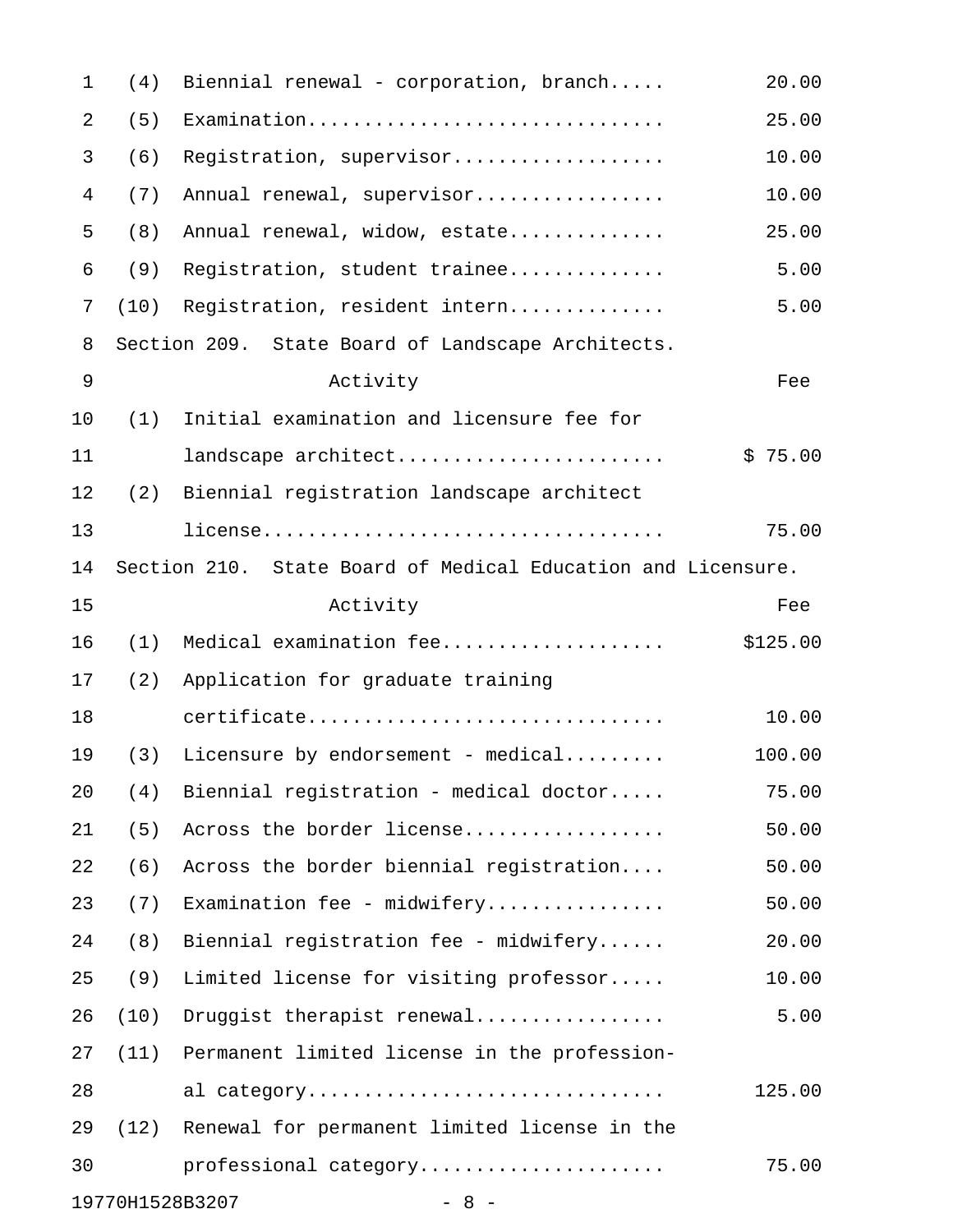| 1              |      | Section 211. State Board of Motor Vehicle Salesmen. |         |
|----------------|------|-----------------------------------------------------|---------|
| $\overline{2}$ |      | Activity                                            | Fee     |
| 3              | (1)  | Motor vehicle salesman license                      | \$15.00 |
| 4              | (2)  | Biennial renewal of license - motor vehicle         |         |
| 5              |      | salesman                                            | 15.00   |
| 6              | (3)  | Motor vehicle dealer's license                      | 25.00   |
| 7              | (4)  | Biennial renewal of motor vehicle dealer's          |         |
| 8              |      |                                                     | 25.00   |
| 9              | (5)  | License of dealer's branch office                   | 25.00   |
| 10             | (6)  | Biennial renewal of license of dealer's             |         |
| 11             |      | branch office                                       | 25.00   |
| 12             | (7)  | License for used car lot not adjacent to            |         |
| 13             |      | dealer lot supplemental license - biennial.         | 10.00   |
| 14             | (8)  | Manufacturer's license                              | 25.00   |
| 15             | (9)  | Biennial renewal manufacturer's license             | 25.00   |
| 16             | (10) | Distributor's license                               | 25.00   |
| 17             | (11) | Biennial renewal distributor's license              | 25.00   |
| 18             | (12) | Wholesaler's license                                | 25.00   |
| 19             | (13) | Biennial renewal wholesaler's license               | 25.00   |
| 20             | (14) | Factory representative license                      | 15.00   |
| 21             | (15) | Biennial renewal factory representative's           |         |
| 22             |      |                                                     | 15.00   |
| 23             | (16) | Distributor branch representative license           | 15.00   |
| 24             | (17) | Biennial renewal distributor branch rep-            |         |
| 25             |      | resentative's license                               | 15.00   |
| 26             | (18) | Salesman's change of employer license fee           | 5.00    |
| 27             | (19) | Motor vehicle manufacturer's branch office          |         |
| 28             |      |                                                     | 25.00   |
| 29             |      | (20) Biennial renewal manufacturer's branch         |         |
| 30             |      | office license                                      | 15.00   |
|                |      | 19770H1528B3207<br>$-9-$                            |         |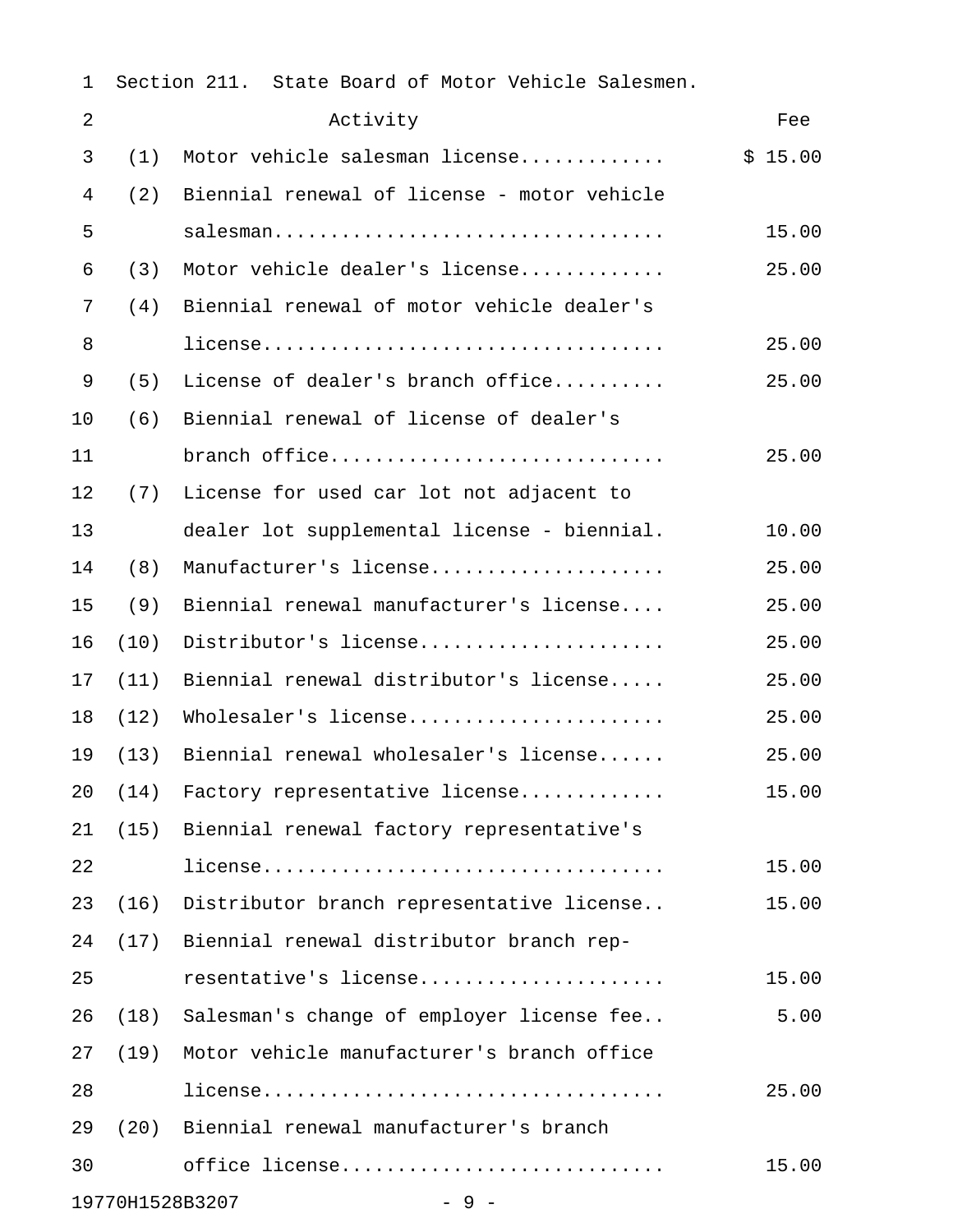| $\mathbf{1}$   |                 | (21) Motor vehicle wholesaler's branch office         |         |
|----------------|-----------------|-------------------------------------------------------|---------|
| $\overline{2}$ |                 |                                                       | 25.00   |
| 3              |                 | (22) Biennial renewal motor vehicle wholesaler's      |         |
| 4              |                 | branch office license                                 | 15.00   |
| 5              |                 | (23) Biennial renewal used car lot                    | 25.00   |
| 6              |                 | Section 212. State Board of Nurse Examiners.          |         |
| 7              |                 | Activity                                              | Fee     |
| 8              | (1)             | Registered nurse examination and initial              |         |
| 9              |                 | licensure                                             | \$24.00 |
| 10             | (2)             | Application for licensure as registered               |         |
| 11             |                 | nurse by endorsement                                  | 24.00   |
| 12             | (3)             | Biennial renewal registration fee - regis-            |         |
| 13             |                 | tered nurse                                           | 10.00   |
| 14             | (4)             | Practical nurse examination and initial               |         |
| 15             |                 | licensure                                             | 18.00   |
| 16             |                 | (5) Application for licensure as licensed             |         |
| 17             |                 | practical nurse by endorsement                        | 18.00   |
| 18             | (6)             | Biennial renewal fee - practical nurse                | 5.00    |
| 19             |                 | Section 213. State Board of Examiners of Nursing Home |         |
| 20             |                 | Administrators.                                       |         |
| 21             |                 | Activity                                              | Fee     |
| 22             | (1)             | Examination and initial registration                  | \$50.00 |
| 23             | (2)             | Biennial renewal registration                         | 50.00   |
| 24             | (3)             | Late biennial registration penalty                    | 5.00    |
| 25             | (4)             | License by endorsement                                | 50.00   |
| 26             | (5)             | Temporary permit                                      | 50.00   |
| 27             | (6)             | Reissue permit                                        | 50.00   |
| 28             | (7)             | Reciprocity                                           | 2.00    |
| 29             |                 | Section 214. State Board of Optometrical Examiners.   |         |
| 30             |                 | Activity                                              | Fee     |
|                | 19770H1528B3207 | $-10 -$                                               |         |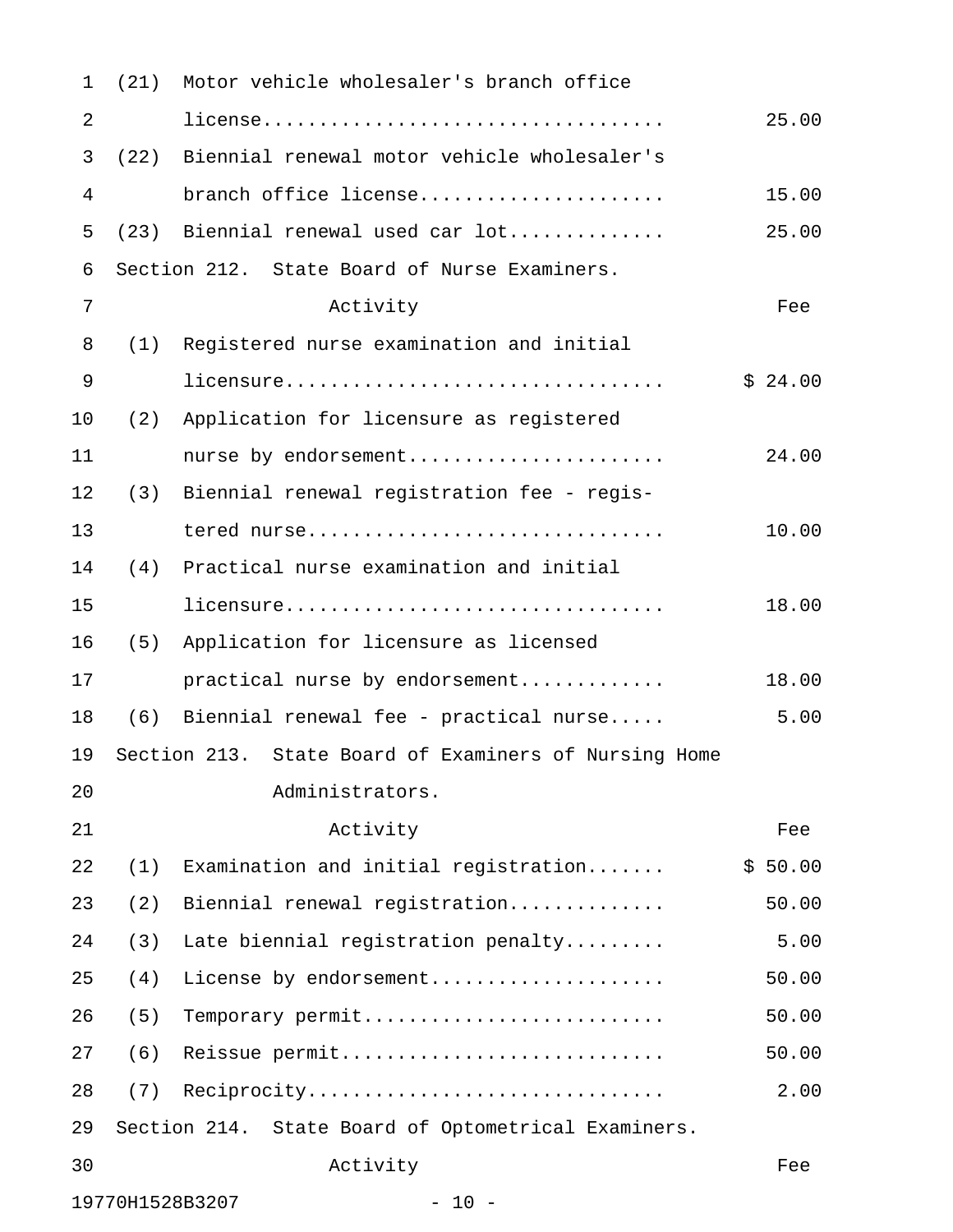| 1  | (1)             | Initial examination fee                            | \$25.00 |
|----|-----------------|----------------------------------------------------|---------|
| 2  | (2)             | Biennial renewal registration fee                  | 25.00   |
| 3  | (3)             | Late biennial registration penalty                 | 5.00    |
| 4  | (4)             | Application for license by optometrists            |         |
| 5  |                 | licensed in another state                          | 25.00   |
| 6  | (5)             | Certification of grades to another state           | 10.00   |
| 7  | (6)             | Initial fee for branch office license              | 20.00   |
| 8  | (7)             | Biennial renewal fee for branch office             |         |
| 9  |                 |                                                    | 20.00   |
| 10 | (8)             | Application for examination de novo after          |         |
| 11 |                 | having twice failed examination                    | 25.00   |
| 12 |                 | Section 215. State Board of Osteopathic Examiners. |         |
| 13 |                 | Activity                                           | Fee     |
| 14 | (1)             | Application for examination for osteopath's        |         |
| 15 |                 |                                                    | \$40.00 |
| 16 | (2)             | Application for examination de novo after          |         |
| 17 |                 | having twice failed examination                    | 25.00   |
| 18 | (3)             | Certification granting right to practice           |         |
| 19 |                 | osteopathy while licensee is enrolled in           |         |
| 20 |                 | residency training program                         | 25.00   |
| 21 | (4)             | Pennsylvania licensing of osteopath licensed       |         |
| 22 |                 | in another state                                   | 50.00   |
| 23 | (5)             | Biennial registration fee                          | 25.00   |
| 24 | (6)             | Penalty for failure to register biennially:        |         |
| 25 |                 | To be set by board:                                |         |
| 26 |                 | (i) For first offense, penalty not to              |         |
| 27 |                 | $exceed.$                                          | 25.00   |
| 28 |                 | (ii) For second or subsequent offense,             |         |
| 29 |                 | penalty not to exceed                              | 50.00   |
| 30 | (7)             | Certification of transfer of Pennsylvania          |         |
|    | 19770H1528B3207 | $-11 -$                                            |         |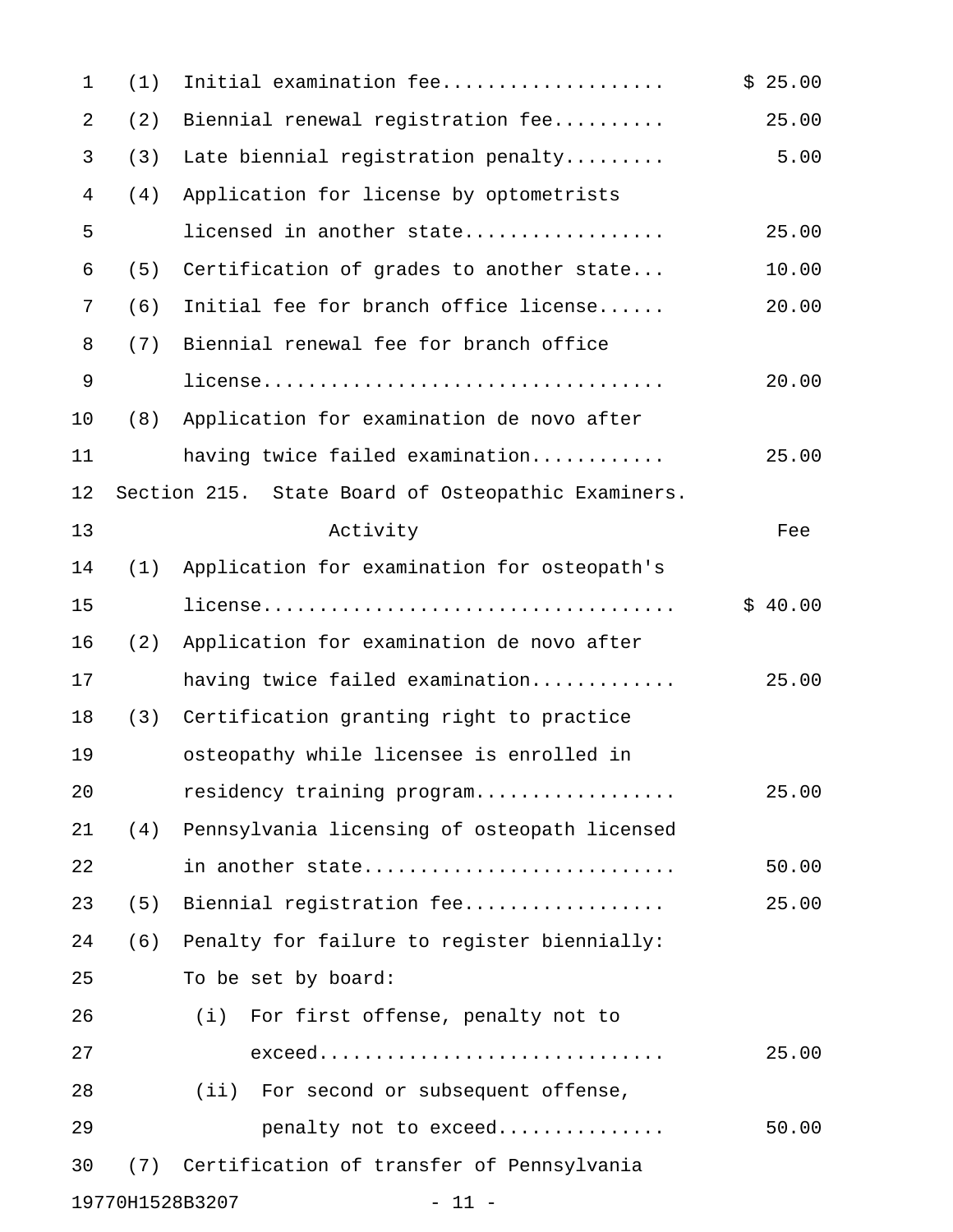| 1              |                 | osteopath's license to another state                    | 10.00   |
|----------------|-----------------|---------------------------------------------------------|---------|
| $\sqrt{2}$     |                 | Section 216. State Board of Pharmacy.                   |         |
| $\mathfrak{Z}$ |                 | Activity                                                | Fee     |
| 4              | (1)             | Application for registration as pharmacy                |         |
| 5              |                 | intern                                                  | \$10.00 |
| 6              | (2)             | Application for license of pharmacist who               |         |
| 7              |                 | has been licensed in another state                      | 50.00   |
| 8              | (3)             | Registration and certificate for pharmacist             |         |
| 9              |                 | who has been licensed in another state                  | 25.00   |
| 10             | (4)             | Application for examination given to                    |         |
| 11             |                 | pharmacy interns upon graduation from an                |         |
| 12             |                 | accredited college of pharmacy                          | 25.00   |
| 13             | (5)             | Certificate to practice pharmacy                        | 25.00   |
| 14             | (6)             | Biennial renewal fee - pharmacist                       | 25.00   |
| 15             | (7)             | Late registration fee - pharmacist:                     |         |
| 16             |                 | To be set by board, not to exceed                       | 25.00   |
| 17             | (8)             | Registration for new pharmacy                           | 50.00   |
| 18             | (9)             | Biennial renewal - pharmacy                             | 50.00   |
| 19             | (10)            | Registration for change in ownership and/or             |         |
| 20             |                 | change in location of an established                    |         |
| 21             |                 |                                                         | 50.00   |
| 22             |                 | (11) Registration for change in name and/or             |         |
| 23             |                 | change in managership (pharmacist) within an            |         |
| 24             |                 | established pharmacy                                    | 10.00   |
| 25             |                 | Section 217. State Board of Physical Therapy Examiners. |         |
| 26             |                 | Activity                                                | Fee     |
| 27             | (1)             | New application for physical therapist                  |         |
| 28             |                 |                                                         | \$50.00 |
| 29             |                 | (2) Application for physical therapist license          |         |
| 30             |                 | by one already licensed as of effective                 |         |
|                | 19770H1528B3207 | $-12 -$                                                 |         |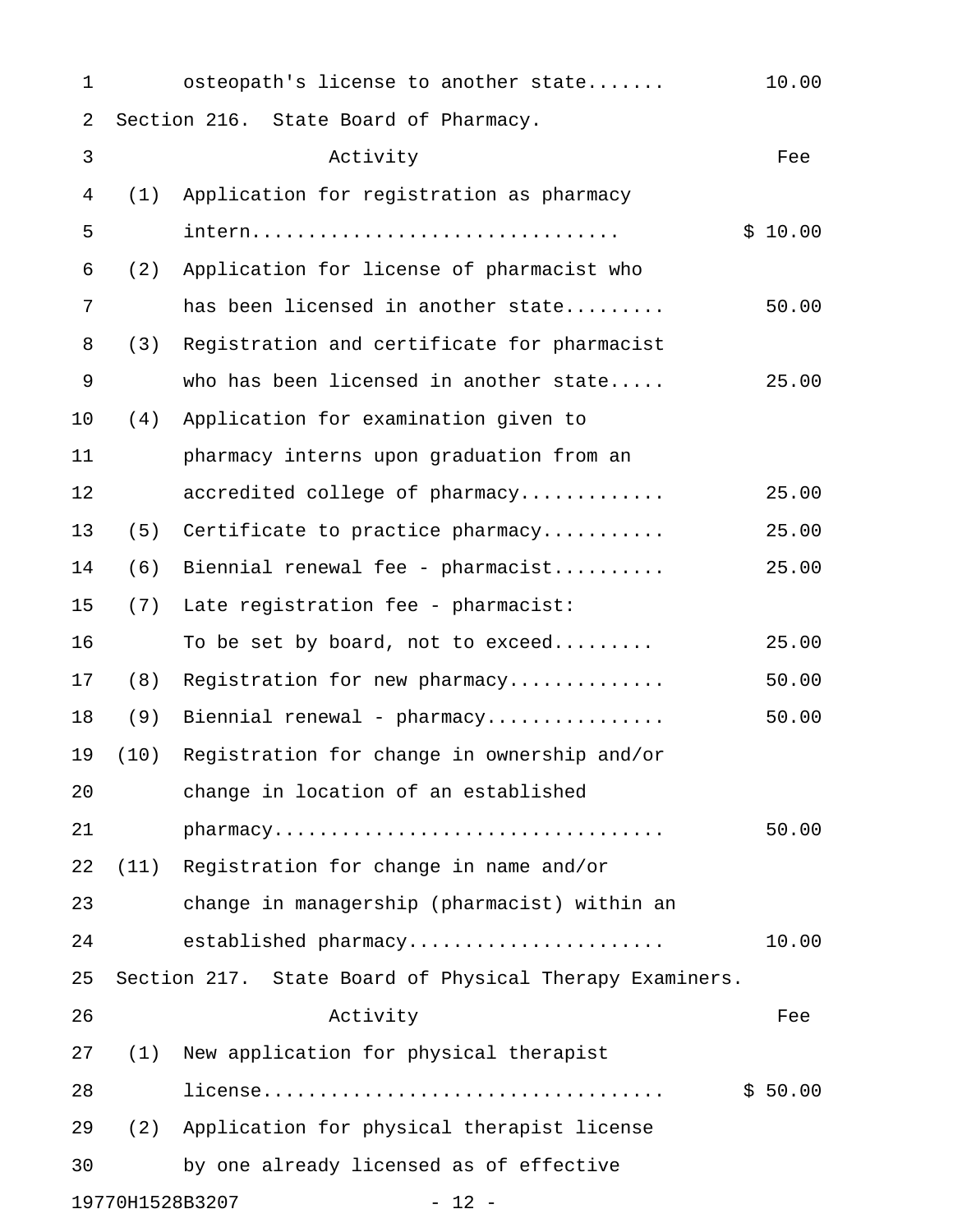| $\mathbf{1}$   |     | date of new act                                        | 15.00   |
|----------------|-----|--------------------------------------------------------|---------|
| 2              | (3) | Application for licensure by physical                  |         |
| 3              |     | therapist by endorsement                               | 75.00   |
| $\overline{4}$ | (4) | Temporary physical therapist license                   | 25.00   |
| 5              | (5) | Biennial renewal physical therapist                    |         |
| 6              |     |                                                        | 25.00   |
| 7              | (6) | Restoration fee within three years of                  |         |
| 8              |     | failure to renew                                       | 5.00    |
| 9              | (7) | Foreign trained physical therapists apply-             |         |
| 10             |     | ing for supervised clinical experience                 | 5.00    |
| 11             |     | (8) Certification of grades to another state           | 25.00   |
| 12             |     | Section 218. State Board of Podiatry Examiners.        |         |
| 13             |     | Activity                                               | Fee     |
| 14             | (1) | Examination fee                                        | \$50.00 |
| 15             | (2) | Biennial registration fee                              | 30.00   |
| 16             | (3) | License by reciprocity                                 | 100.00  |
| 17             | (4) | Duplicate registration packet                          | 2.00    |
| 18             | (5) | Branch office certificate                              | 10.00   |
| 19             |     | Section 219. State Registration Board for Professional |         |
| 20             |     | Engineers.                                             |         |
| 21             |     | Activity                                               | Fee     |
| 22             | (1) | Application for registration - professional            |         |
| 23             |     |                                                        | \$50.00 |
| 24             | (2) | Biennial registration - engineer                       | 25.00   |
| 25             | (3) | Biennial registration - surveyor                       | 25.00   |
| 26             | (4) | Application for registration as professional           |         |
| 27             |     | engineer by engineer-in-training                       | 25.00   |
| 28             | (5) | Application for registration as registered             |         |
| 29             |     | surveyor                                               | 50.00   |
| 30             | (6) | Application for registration as                        |         |
|                |     |                                                        |         |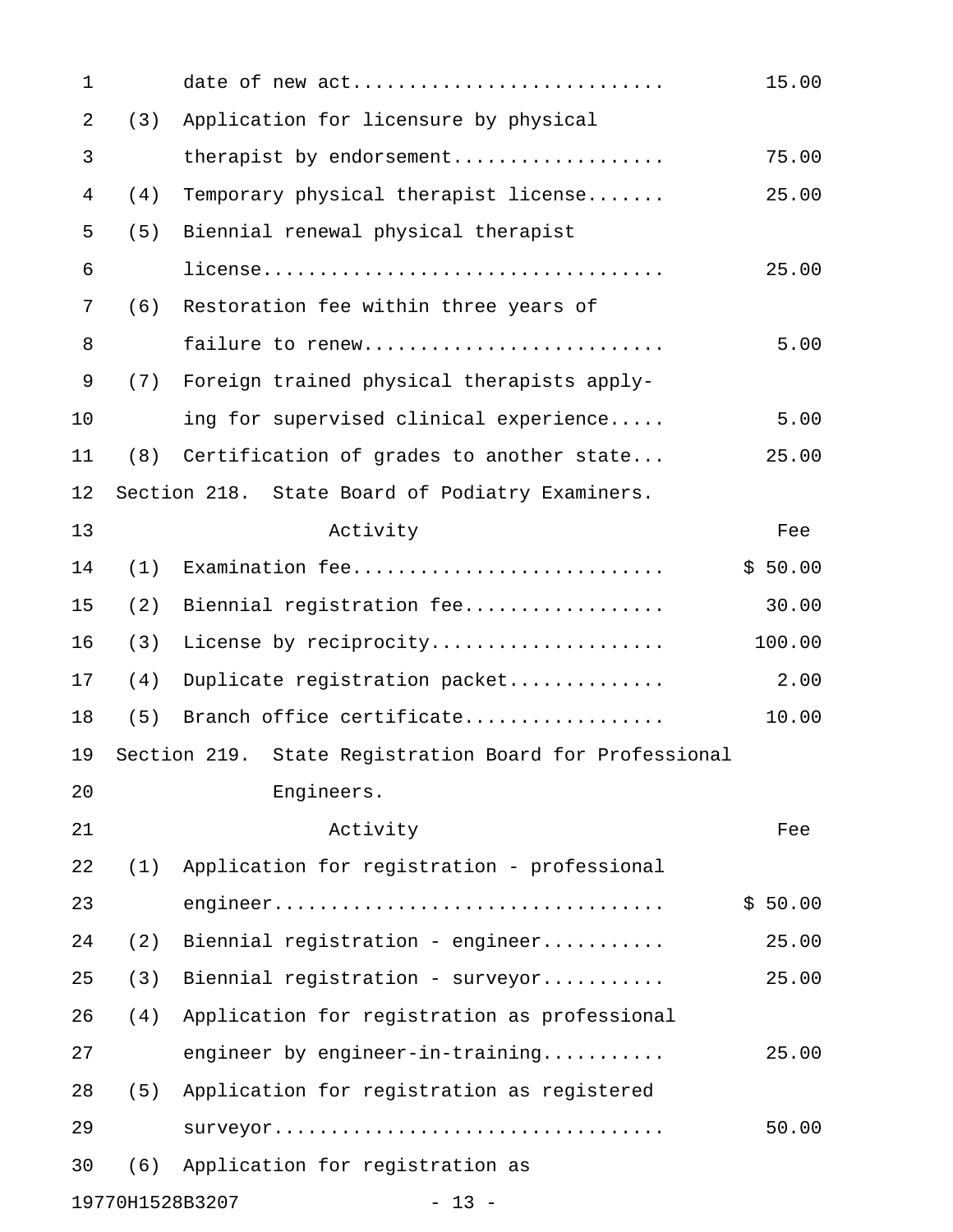| 1          |      | engineer-in-training                                         | 25.00   |
|------------|------|--------------------------------------------------------------|---------|
| $\sqrt{2}$ | (7)  | Application for temporary permit to practice                 |         |
| 3          |      | engineering                                                  | 25.00   |
| 4          | (8)  | Application for temporary permit to practice                 |         |
| 5          |      | surveying                                                    | 25.00   |
| 6          | (9)  | Application for certificate of approval for                  |         |
| 7          |      | fictitious name                                              | 25.00   |
| 8          | (10) | Application for certificate of approval of                   |         |
| 9          |      | corporate name                                               | 25.00   |
| 10         |      | Section 220. State Board of Examiners of Public Accountants. |         |
| 11         |      | Activity                                                     | Fee     |
| 12         | (1)  | Examination fee for the purpose of becoming                  |         |
| 13         |      | certified                                                    | \$50.00 |
| 14         | (2)  | Reexamination fee                                            | 50.00   |
| 15         |      | Less \$5 for each passing credit earned in                   |         |
| 16         |      | previous exams but in no event less than                     | 30.00   |
| 17         | (3)  | Biennial permit fee - not to exceed                          | 30.00   |
| 18         | (4)  | Reciprocal application fee                                   | 50.00   |
| 19         | (5)  | Corporate application fee                                    | 50.00   |
| 20         | (6)  | Partnership and professional association                     |         |
| 21         |      | application fee                                              | 50.00   |
| 22         | (7)  | Amendment fee - corporations, partnerships                   |         |
| 23         |      | and professional associations                                | 10.00   |
| 24         | (8)  | Public accountants application                               | 50.00   |
| 25         |      | Section 221. State Board of Psychologist Examiners.          |         |
| 26         |      | Activity                                                     | Fee     |
| 27         | (1)  | Application for license and examination                      | \$50.00 |
| 28         | (2)  | Biennial renewal of license                                  | 10.00   |
| 29         | (3)  | Third examination fee and each subsequent                    |         |
| 30         |      |                                                              | 60.00   |
|            |      | 19770H1528B3207<br>$-14 -$                                   |         |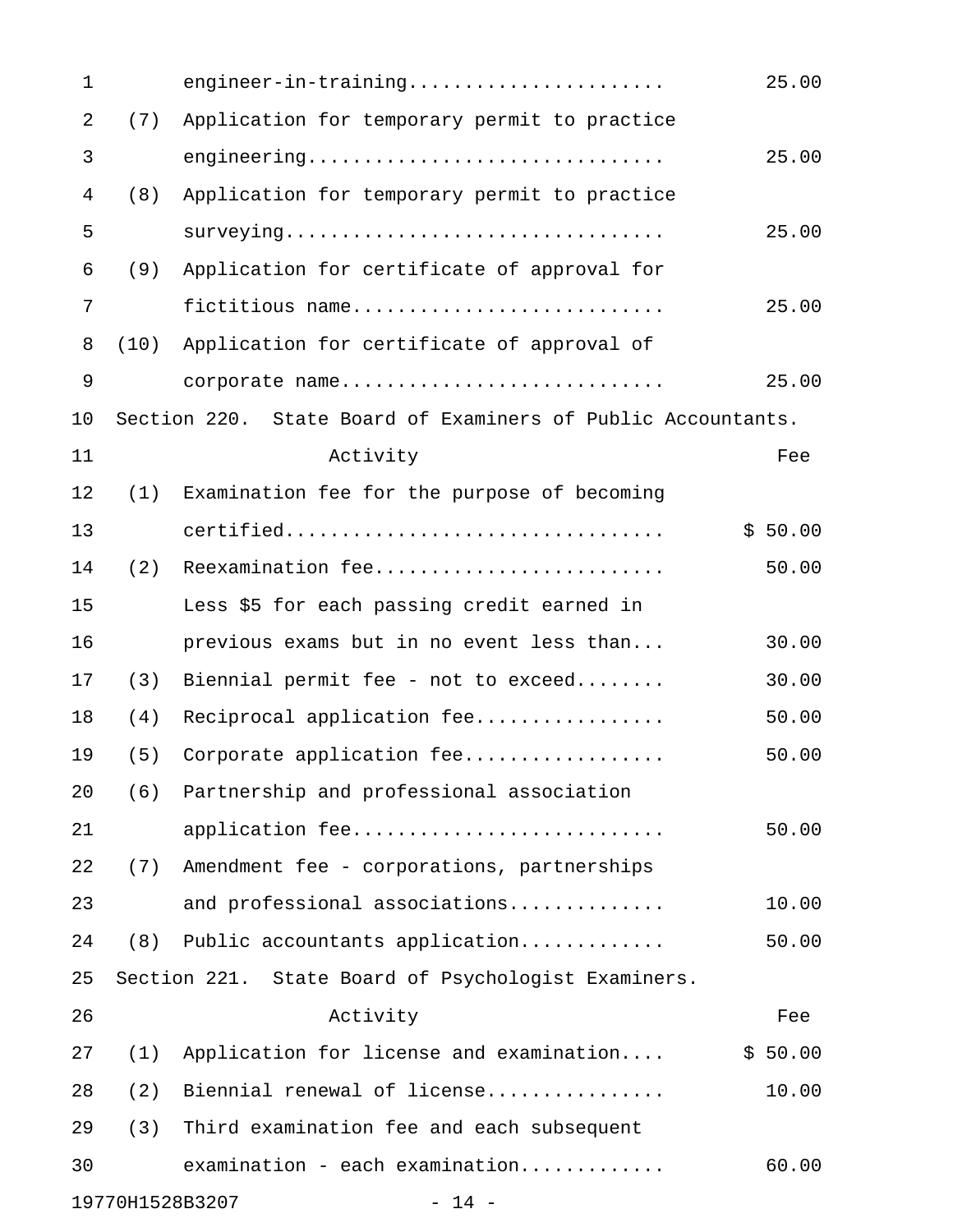| 1          |      | Section 222. State Real Estate Commission.  |         |
|------------|------|---------------------------------------------|---------|
| $\sqrt{2}$ |      | Activity                                    | Fee     |
| 3          | (1)  | Fee for examination and certification of    |         |
| 4          |      | registration - real estate broker/limited   |         |
| 5          |      | real estate broker                          | \$25.00 |
| 6          | (2)  | Reexamination fee - real estate broker/     |         |
| 7          |      | limited real estate broker                  | 10.00   |
| 8          | (3)  | Biennial license fee for each additional    |         |
| 9          |      | office - real estate broker/limited real    |         |
| 10         |      | estate broker                               | 20.00   |
| 11         | (4)  | Biennial registration fee - real estate     |         |
| 12         |      | broker/limited real estate broker           | 25.00   |
| 13         | (5)  | All certification fees                      | 5.00    |
| 14         | (6)  | Application for corporation, partnership,   |         |
| 15         |      | association or additional licenses for      |         |
| 16         |      | brokers of record, partners or officers     | 25.00   |
| 17         | (7)  | All applications for licensure by           |         |
| 18         |      | reciprocity                                 | 25.00   |
| 19         | (8)  | Examination and certification of registra-  |         |
| 20         |      | tion - real estate salesman/builder owner   |         |
| 21         |      | salesman                                    | 20.00   |
| 22         | (9)  | Reexamination - real estate salesman/       |         |
| 23         |      | builder owner salesman                      | 10.00   |
| 24         | (10) | Biennial registration fee - real estate     |         |
| 25         |      | salesman/builder owner salesman             | 20.00   |
| 26         | (11) | Limited real estate salesman license        | 5.00    |
| 27         | (12) | Biennial registration as limited salesman   | 5.00    |
| 28         | (13) | Initial branch office license               | 10.00   |
| 29         | (14) | Biennial renewal - corporation, partnership |         |
| 30         |      | or association                              | 25.00   |
|            |      | 19770H1528B3207<br>$-15 -$                  |         |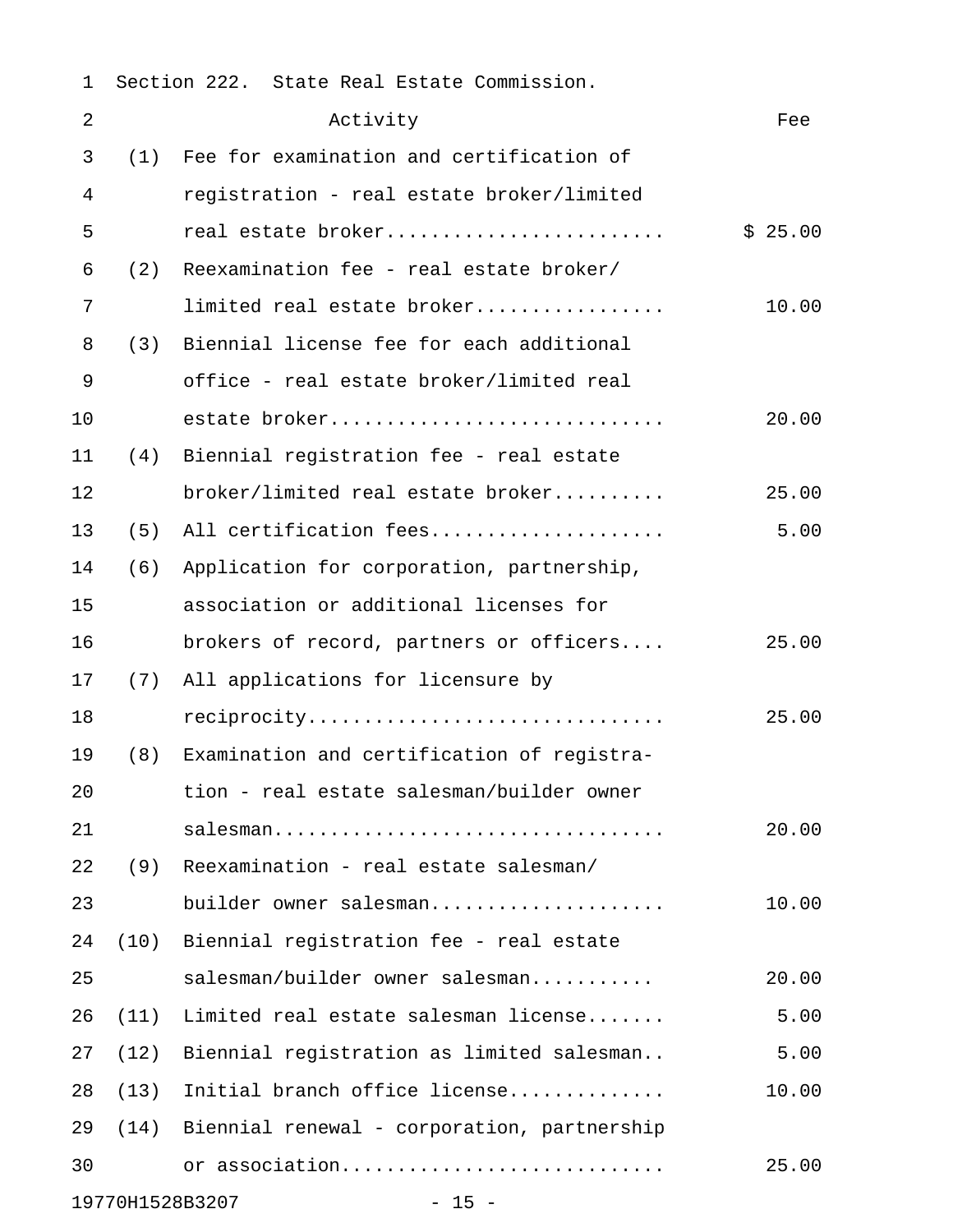| $\mathbf 1$ | (15) | Biennial renewal - broker of record,                            |              |
|-------------|------|-----------------------------------------------------------------|--------------|
| 2           |      | associate broker, officer or partner                            | 25.00        |
| 3           | (16) | Real estate schools other than colleges                         |              |
| 4           |      | and universities - initial approval                             | 50.00        |
| 5           | (17) | Annual renewal for real estate schools                          |              |
| 6           |      | other than colleges and universities                            | 25.00        |
| 7           |      | Section 223. State Board of Veterinary Medical Examiners.       |              |
| 8           |      | Activity                                                        | Fee          |
| 9           | (1)  | Temporary permit to practice veterinary                         |              |
| 10          |      | medicine for applicant for admission to                         |              |
| 11          |      | examination (one-half of fee to be applied                      |              |
| 12          |      | to examination fee)                                             | \$50.00      |
| 13          | (2)  | Application for examination for licensure                       |              |
| 14          |      | to practice veterinary medicine                                 | 50.00        |
| 15          | (3)  | Reinstatement of license within one year                        |              |
| 16          |      | of expiration - reinstatement fee                               | 10.00        |
| 17          |      |                                                                 | plus regular |
| 18          |      |                                                                 | biennial fee |
| 19          | (4)  | Biennial registration fee                                       | 10.00        |
| 20          |      | Section 224. Collection.                                        |              |
| 21          |      | The Bureau of Professional and Occupational Affairs shall       |              |
| 22          |      | collect the fees for which this act provides. However, nothing  |              |
| 23          |      | in this act shall prevent the collection of fees by the bureau  |              |
| 24          |      | which are otherwise authorized and which are not inconsistent   |              |
| 25          |      | with the provisions of this act.                                |              |
| 26          |      | Section 225. Late renewal.                                      |              |
| 27          |      | Where a license is renewed beyond the date specified for        |              |
| 28          |      | renewal by the bureau, a fee of \$5 for each month or part of a |              |
| 29          |      | month beyond the renewal date shall be charged in addition to   |              |

30 the prescribed fee.

19770H1528B3207 - 16 -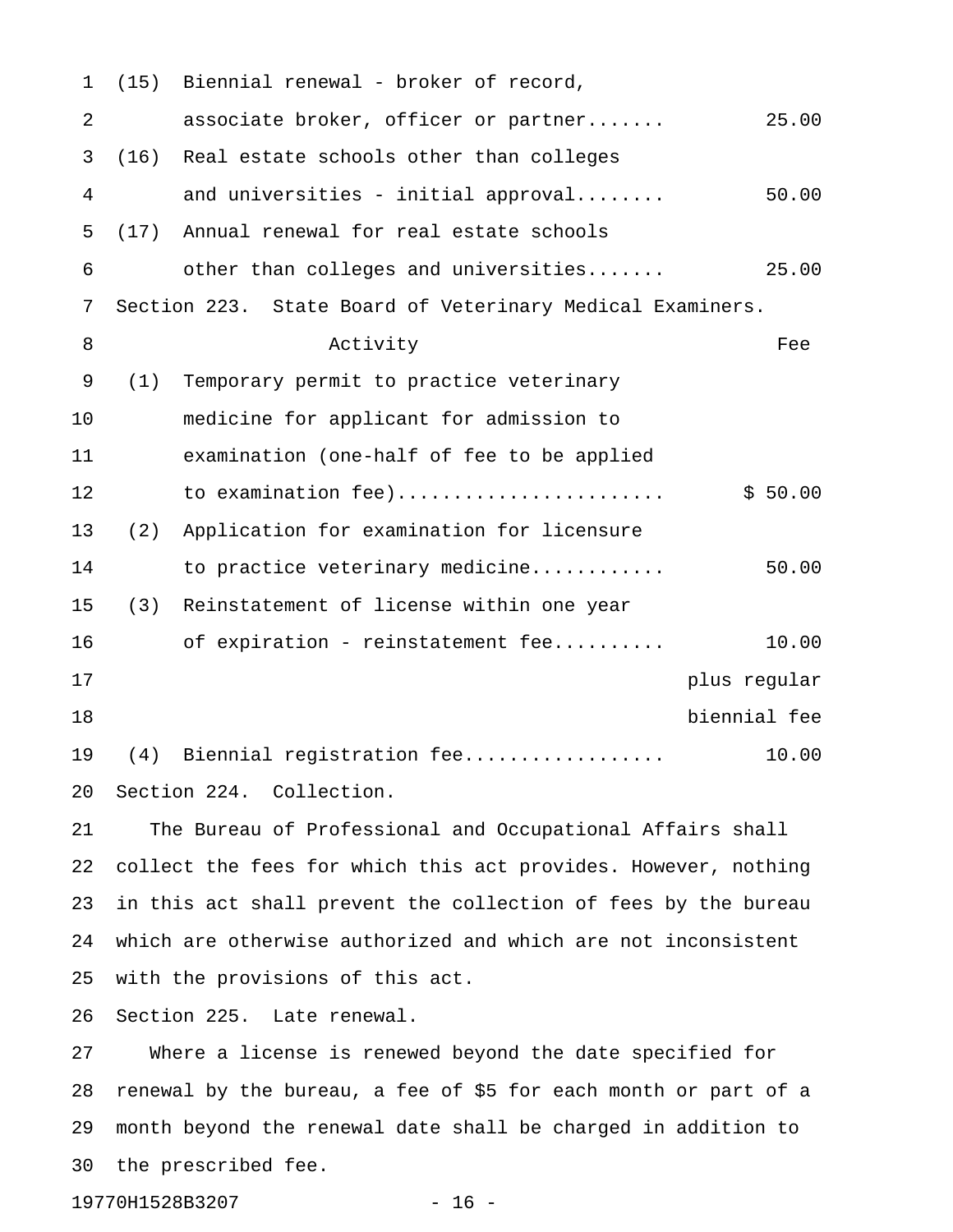1 Section 226. Duplicate license.

2 The fee for the issuance of a duplicate license shall be \$5 3 in all cases.

4 Section 227. Duplicate certificate.

5 The fee for the issuance of a duplicate certificate shall be 6 \$10 in all cases.

## 7 CHAPTER 3

#### 8 DISPOSITION OF FUNDS

9 Section 301. Professional Licensure Augmentation Account.

10 Beginning July 1, 1978 and thereafter, all moneys collected 11 by the Bureau of Professional and Occupational Affairs shall be 12 paid into the Professional Licensure Augmentation Account which 13 is hereby created and which shall be a special restricted 14 receipts account within the General Fund. Moneys in such account 15 shall be used only for the support of the operation of the 16 bureau and the various regulatory boards.

17 Section 302. Appropriations from account.

18 The General Assembly shall annually appropriate for payment 19 of the costs of processing licenses and renewals, for the 20 operation of the various regulatory boards, and for other 21 general costs of bureau operations, moneys available from the 22 Professional Licensure Augmentation Account.

23 Section 303. Budget preparation.

24 In preparing the proposed budget for bureau operations for 25 each year, the Commissioner of Professional and Occupational 26 Affairs shall consult with the boards and commissions under his 27 jurisdiction to determine their budgetary requirements for the 28 upcoming year. The commissioner shall submit for each board of 29 the bureau, in addition to any information requested or 30 prescribed by the Secretary of the Budget, Secretary of the 19770H1528B3207 - 17 -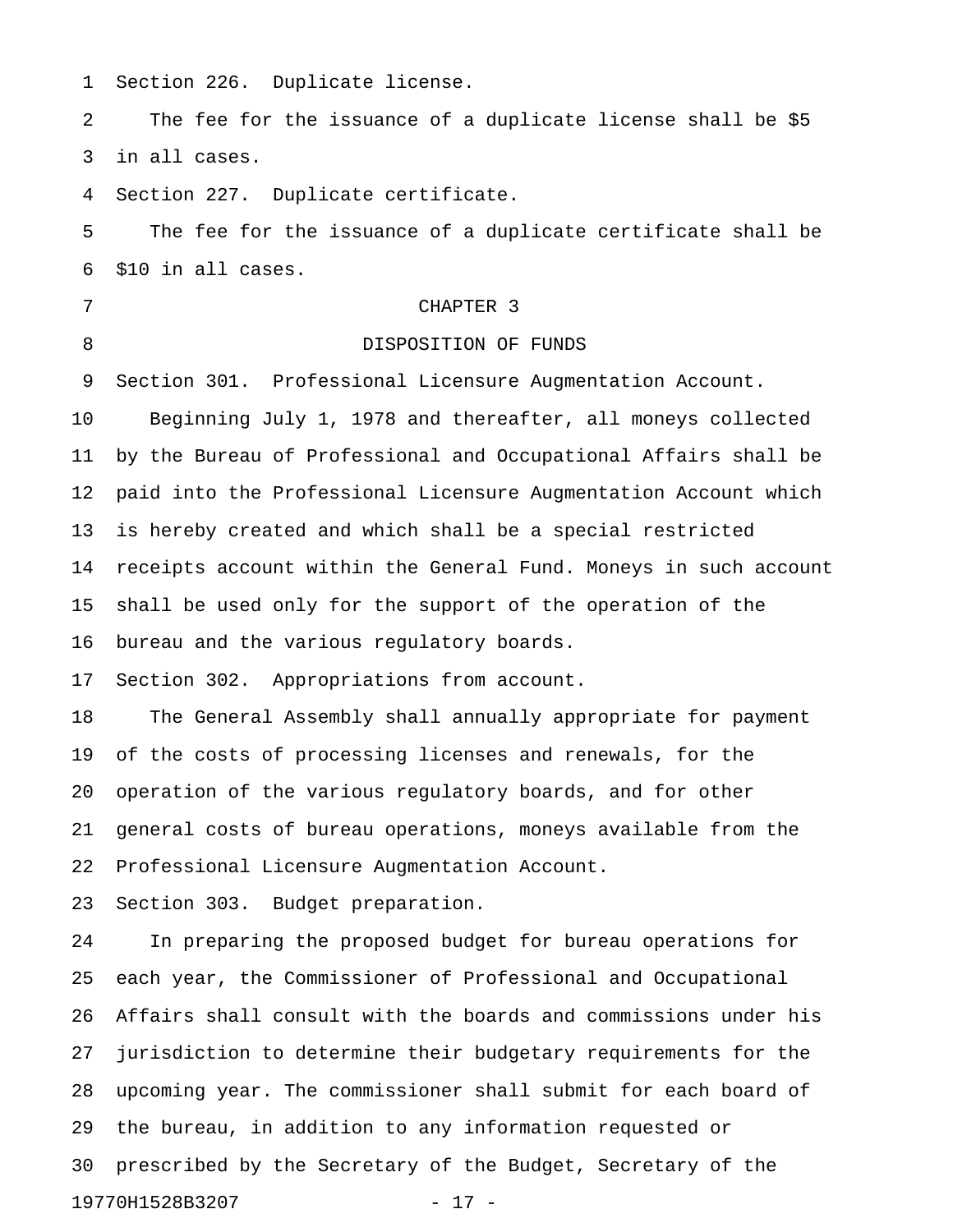| $\mathbf{1}$ |      | Commonwealth, the Chairman of the House Appropriations Committee |
|--------------|------|------------------------------------------------------------------|
| 2            |      | and the Chairman of the Senate Appropriations Committee, the     |
| 3            |      | following information, for the most recent fiscal year:          |
| 4            | (1)  | number of applications for licenses received;                    |
| 5            | (2)  | number of new and renewal licenses issued;                       |
| 6            | (3)  | number of applicants failing to qualify for licenses;            |
| 7            | (4)  | number of inspections completed;                                 |
| 8            | (5)  | number of violations cited;                                      |
| 9            | (6)  | number of violations corrected;                                  |
| 10           | (7)  | licensees prosecuted;                                            |
| 11           | (8)  | amount of expenditures incurred, classified in terms             |
| 12           |      | of administration, enforcement and investigation;                |
| 13           | (9)  | the amount of fee revenue by type of license issued.             |
| 14           | (10) | personnel complement filled and vacant; and                      |
| 15           | (11) | number of applications not processed by June 30 of the           |
| 16           |      | previous fiscal year.                                            |
| 17           |      | Section 304. Savings provision.                                  |
| 18           |      | Nothing in this chapter shall be construed to affect section     |
| 19           |      | 30 of the act of September 29, 1961 (P.L.1745, No.708), known as |
| 20           |      | "The Auctioneers' License Act," or section 907 of the act of     |
| 21           |      | October 15, 1975 (P.L.390, No.111), known as the "Health Care    |
| 22           |      | Services Malpractice Aet." ACT" OR TO DENY THE STATE BOARD OF    |
| 23           |      | MEDICAL EDUCATION AND LICENSURE THE FULL USE OF ALL FEES,        |
| 24           |      | CHARGES, AND FINES IT COLLECTS.                                  |
| 25           |      | Section 305. Transitional provisions.                            |

26 (a) For the remainder of fiscal year 1977-1978, such 27 additional moneys as are attributable to the increased fees 28 provided by this act are hereby appropriated to the Department 29 of State for the operation of the department, but such moneys 30 shall not be spent until such expenditures are approved by the 19770H1528B3207 - 18 -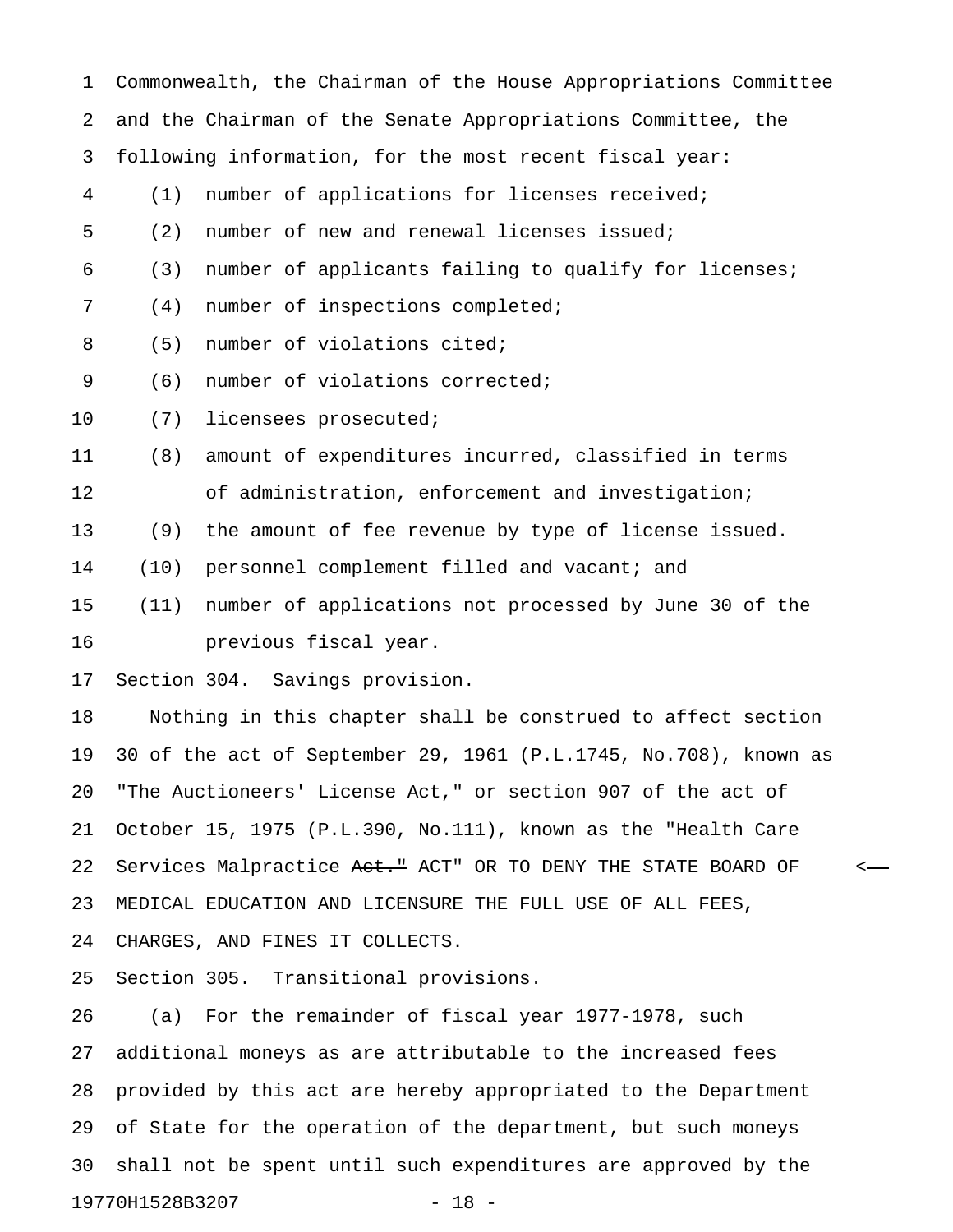1 Secretary of the Budget and the Chairmen of the House and Senate 2 Appropriations Committees. If any of such moneys remain 3 unapproved on July 1, 1978, such moneys shall be paid into the 4 Professional Licensure Augmentation Account.

5 (b) For the purposes of the license period normally ending 6 February 28, 1978 for those licensed pursuant to the act of May 7 1, 1929 (P.L.1216, No.427), known as the "Real Estate Brokers 8 License Act of one thousand nine hundred and twenty-nine," such 9 licenses shall not expire on February 28, 1978, but shall remain 10 in effect until April 15, 1978. The new license period shall 11 begin at such time. The provisions of this subsection shall 12 apply only to the license period beginning in 1978. Thereafter, 13 the licenses shall expire February 28 as currently provided by 14 law.

15 CHAPTER 4 < 16 REVIEW OF BOARDS AND COMMISSIONS 17 Section 401. Termination of boards, commissions of the Bureau 18 **- Of Professional and Occupational Affairs.** 19 (a) Schedule. Unless specifically authorized to continue in 20 being and function by act of the General Assembly subsequent to 21 the effective date of this act, every board and commission 22 heretofore created by law, or by resolution adopted jointly by 23 the House of Representatives and the Senate or by either of 24 them, shall wind up its affairs and go out of existence 25 according to the following schedule: 26 (1) On July 1, 1979: 27 State Board of Motor Vehicle Manufacturers, Dealers 28 and Salesmen 29 The State Registration Board for Professional 30 Engineers 19770H1528B3207 - 19 -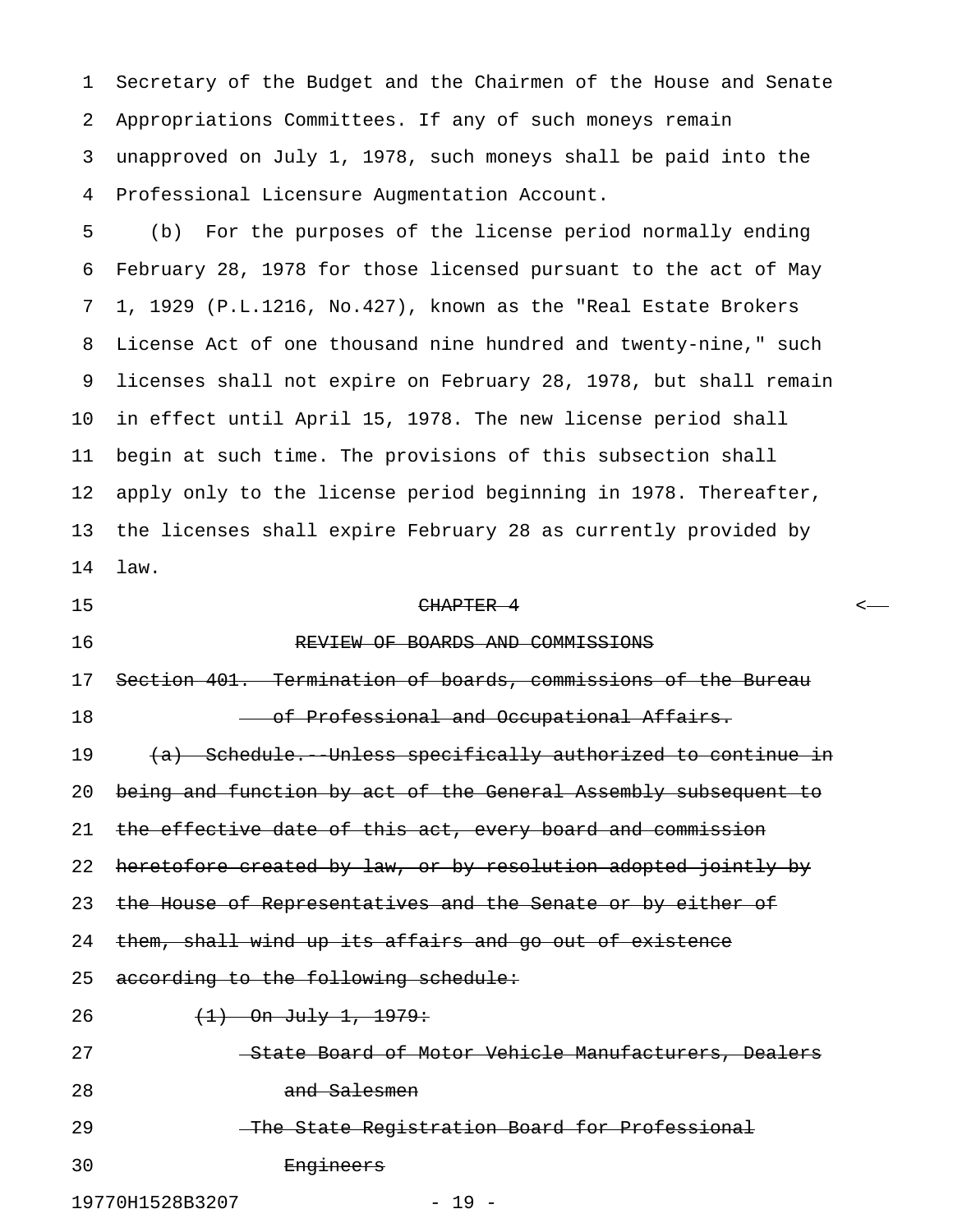| 1  | The State Board for the Examination of Publie               |
|----|-------------------------------------------------------------|
| 2  | Accountants                                                 |
| 3  | -The State Board of the Examination of Architects           |
| 4  | The State Board of the Examination of Landscape             |
| 5  | <del>Architects</del>                                       |
| 6  | The State Real Estate Commission                            |
| 7  | The State Board of Pharmacy                                 |
| 8  | $(2)$ On July 1, 1980:                                      |
| 9  | The State Board of Cosmetology                              |
| 10 | The State Board of Barber Examiners                         |
| 11 | -The State Board of Funeral Directors                       |
| 12 | The State Board of the Examination of Auctioneer            |
| 13 | <del>Examiners</del>                                        |
| 14 | The State Board of Nursing Home Examiners                   |
| 15 | The State Board of Podiatry Examiners                       |
| 16 | -The State Board of Veterinary Medical Examiners            |
| 17 | $(3)$ On July 1, 1981:                                      |
| 18 | -The State Board of Medical Education and Licensure         |
| 19 | The State Board of Nurse Examiners                          |
| 20 | The State Dental Council and Examining Board                |
| 21 | The State Board of Optometrical Examiners                   |
| 22 | The Pennsylvania Board of Psychologist Examiners            |
| 23 | -The State Board of the Examination of Chiropractic         |
| 24 | <b>Examiners</b>                                            |
| 25 | The State Board of Osteopathic Examiners                    |
| 26 | -The State Board of Physical Therapist Examiners            |
| 27 | (b) General provision. Any agency omitted for the above     |
| 28 | list would be subject to provisions of this act.            |
| 29 | (c) Terms. The terms of officers and members of any         |
| 30 | reestablished or re created boards, commissions or agencies |
|    | 19770H1528B3207<br>$-20 -$                                  |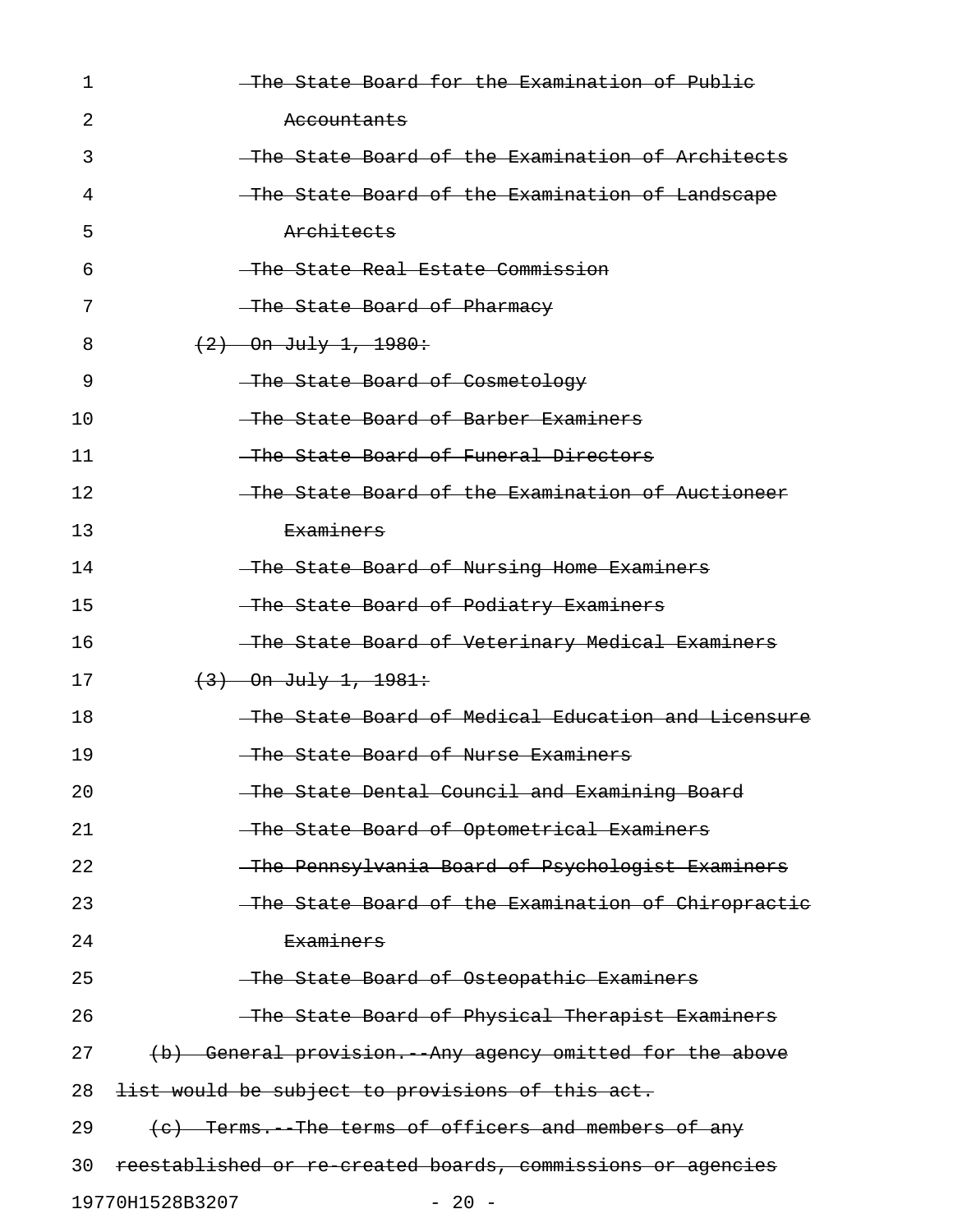| 1  | shall not be altered in any manner whatsoever at the time of     |
|----|------------------------------------------------------------------|
| 2  | their reestablishment or re creation or at any other time.       |
| 3  | (d) Review. Reviews by the committee of reference in the         |
| 4  | General Assembly shall be completed at least three months before |
| 5  | the expiration of the agency concerned.                          |
| 6  | Section 402. Terms of office for members of boards, councils,    |
| 7  | commissions and agencies.                                        |
| 8  | Notwithstanding any law presently or hereafter enacted,          |
| 9  | except as to such boards, commissions, agencies or councils      |
| 10 | reestablished or re created by Act of Assembly hereafter         |
| 11 | approved, the terms of all officers of any board, commission,    |
| 12 | council or agency shall end on the same date as the agency set   |
| 13 | forth in section 401.                                            |
| 14 | Section 403. Transitional termination provisions.                |
| 15 | Whenever any program or agency is terminated or abolished        |
| 16 | pursuant to this section, the following provisions shall apply:  |
| 17 | (1) Upon termination, each board, council, commission or         |
| 18 | agency shall continue in existence until July 1 of the next      |
| 19 | succeeding year for the purpose of winding up its affairs.       |
| 20 | Termination shall not reduce or otherwise limit the powers or    |
| 21 | authority of each respective agency, board, council or           |
| 22 | commission during that period. Upon the expiration of the one    |
| 23 | year after termination, each respective agency, board,           |
| 24 | council or commission shall cease all activities.                |
| 25 | (2) This act shall not cause the dismissal of any claim          |
| 26 | or right of a citizen against any such agency, board, council    |
| 27 | or commission or any claim or right of any agency, board,        |
| 28 | council or commission terminated pursuant to this act which      |
| 29 | is subject to litigation.                                        |
| 30 | (3) The General Assembly shall not terminate the                 |
|    | $-21 -$<br>19770H1528B3207                                       |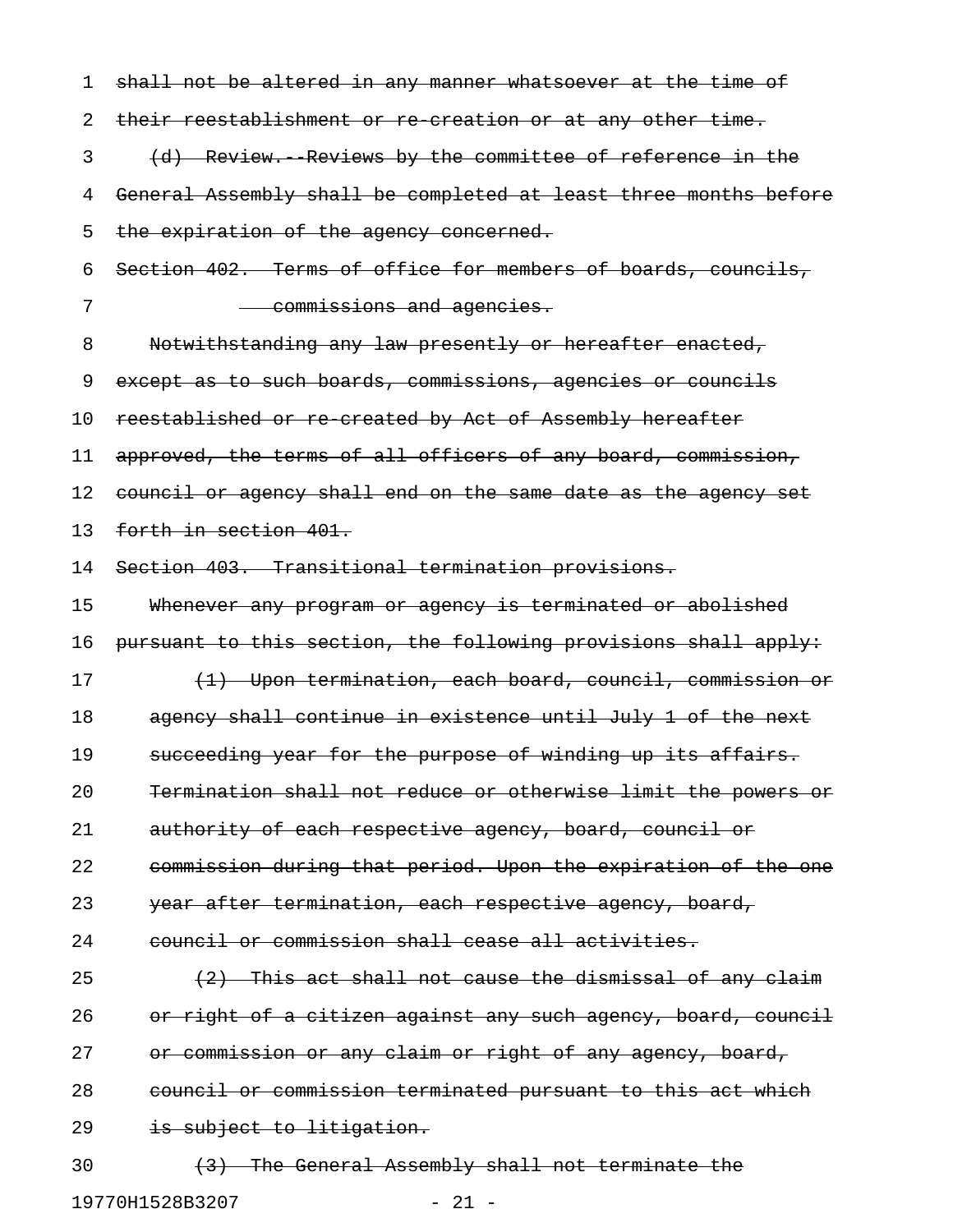1 existence or power of any agency which is created as a result 2 of an interstate compact except in accordance with the 3 provisions of the compact for termination of membership. 4 (4) Whenever any agency is terminated pursuant to the 5 provisions of this act, the Commonwealth shall assume full 6 responsibility for the payment of any outstanding bonded 7 indebtedness of the terminated agency. 8 Section 404. Continuation or reestablishment of boards, 9 councils, commissions and agencies. 10 The life of any board, council, commission or agency 11 scheduled for termination under this section may be continued or 12 reestablished by the General Assembly for periods not to exceed 13 six years. 14 Any newly created commission, board, council or agency shall 15 have a life not to exceed six years and shall be subject to the 16 provisions of this act. 17 CHAPTER 5 4 < 18 REPEALS 19 Section <del>501.</del> 401. Specific repeals.  $\leftarrow$ 20 (a) The following acts or parts of acts are hereby repealed 21 insofar as they establish fixed fees inconsistent with those 22 fees contained in this act. To the extent such acts or parts of 23 acts authorize the fixing of fees by an agency for which a fee 24 has been set forth in this act, such acts shall not be construed 25 to be repealed or superseded by this act and those provisions 26 authorizing the fixing of fees by any agency shall remain in 27 effect: 28 Sections 8, 10 and 13, act of March 19, 1909 (P.L.46, No.29), 29 referred to as the Osteopathic Practice Law. 30 Sections 7 and 10, act of March 30, 1917 (P.L.21, No.10),

19770H1528B3207 - 22 -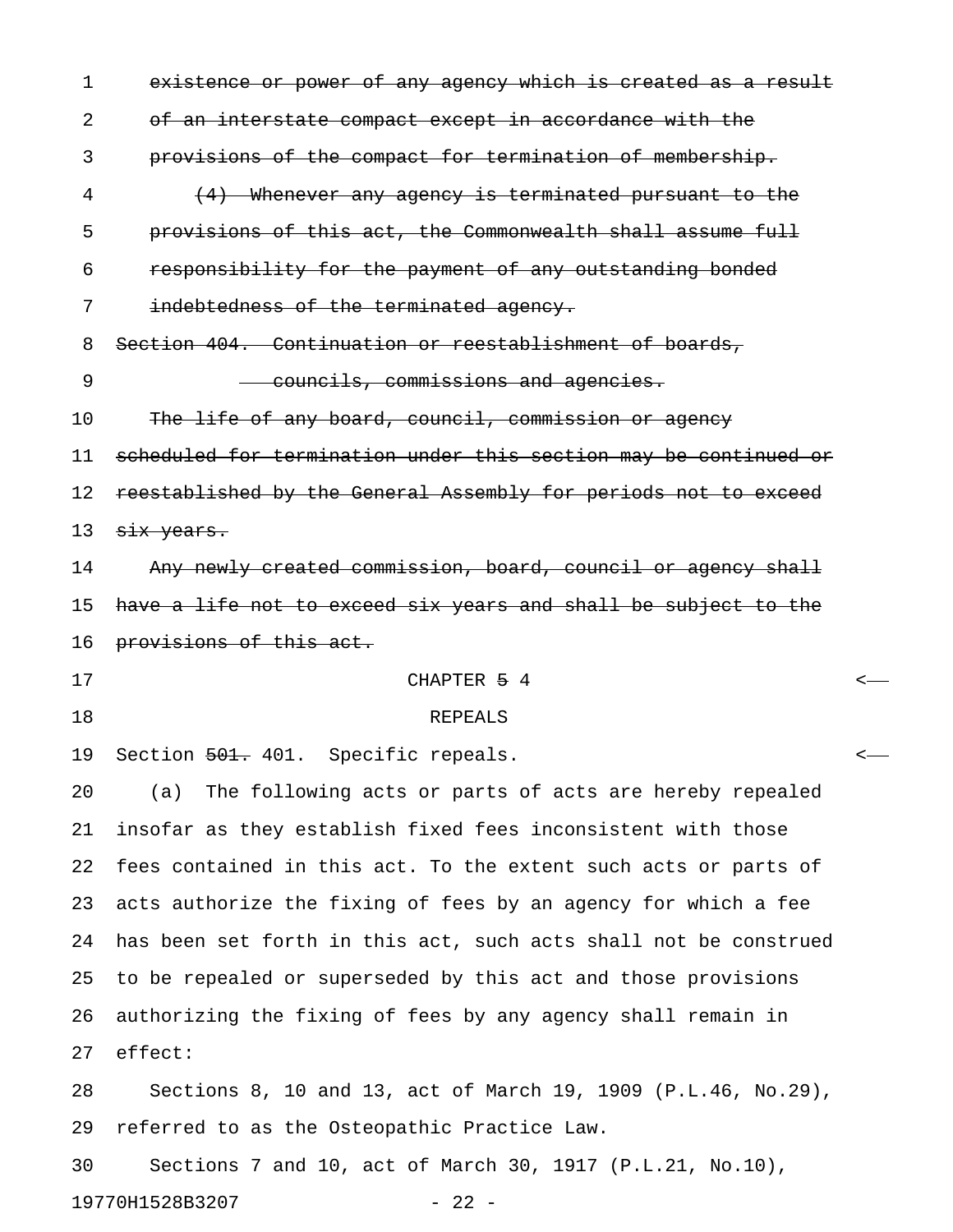1 referred to as the Optometry Practice Law.

2 Sections 7(b) and (c), 10 and 11(b), act of July 12, 1919 3 (P.L.933, No.369), referred to as the Architects Registration 4 Law.

5 Sections 7(b), 8 and 9, act of May 1, 1929 (P.L.1216,

6 No.427), known as the "Real Estate Brokers License Act of one

7 thousand nine hundred and twenty-nine."

8 Sections 3, 5, 8 and 12, act of June 19, 1931 (P.L.589,

9 No.202), referred to as the Barbers' License Law.

10 Section 4, act of May 1, 1933 (P.L.216, No.76), known as "The 11 Dental Law."

12 Section 16, act of May 3, 1933 (P.L.242, No.86), referred to 13 as the Beauty Culture Law.

14 Section 9, act of May 23, 1945 (P.L.913, No.367), known as 15 the "Professional Engineers Registration Law."

16 Section 8.2, act of May 26, 1947 (P.L.318, NO.140), known as 17 "The C. P. A. Law."

18 Sections 6 and 10(a), act of May 22, 1951 (P.L.317, No.69),

19 known as "The Professional Nursing Law."

20 Section 9, act of August 10, 1951 (P.L.1182, No.264), known 21 as the "Chiropractic Registration Act of 1951."

22 Sections 4, 9 and 10, act of March 2, 1956 (P.L.1206,

23 No.375), known as the "Podiatry Act of 1956."

24 Sections 5 and 13, act of March 2, 1956 (P.L.1211, No.376),

25 known as the "Practical Nurse Law."

26 Sections 3 and 4(f), act of September 27, 1961 (P.L.1700,

27 No.699), known as the "Pharmacy Act."

28 Section 13, act of September 29, 1961 (P.L.1745, No.708),

29 known as "The Auctioneers' License Act."

30 Sections 6 and 9, act of September 9, 1965 (P.L.499, No.254), 19770H1528B3207 - 23 -